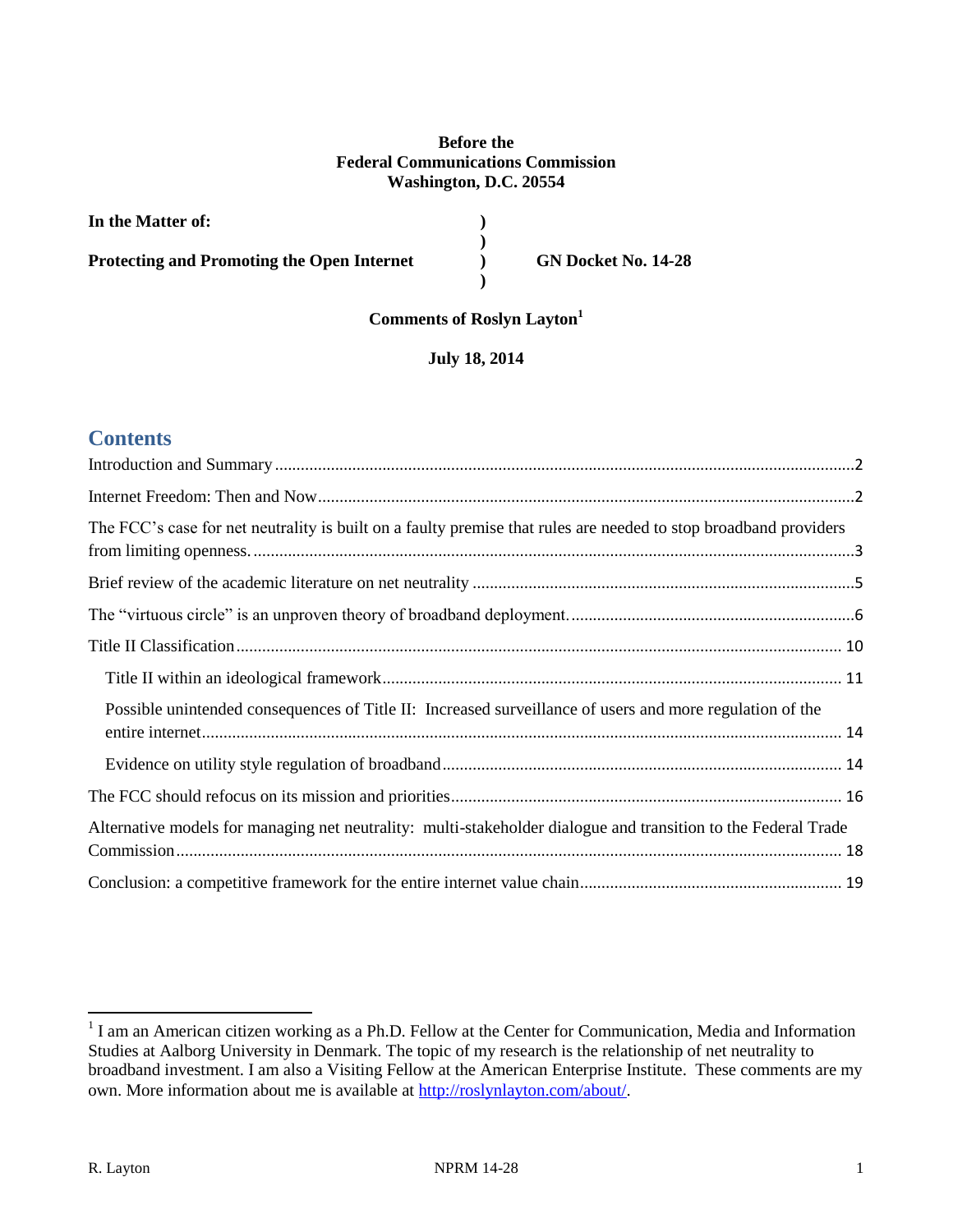## <span id="page-1-0"></span>**Introduction and Summary**

These comments are respectfully submitted in response to the Federal Communication Commission's May 15, 2014 Notice of Proposed Rulemaking in GN Docket Number 14-28, relating the Open Internet.

The FCC should not adopt sector specific net neutrality or "Open Internet" rules. It has scant evidence for net neutrality violation; the academic literature about net neutrality has ambiguous conclusions about its benefits; and there is a not a general agreement of market failure needing fixing with net neutrality rules. The court has affirmed the FCC's authority to investigate concerns of net neutrality under Section 706 of the Communications Act should concerns arise. The FCC may also manage net neutrality through multi-stakeholder dialogue, a model used globally for internet governance issues and which has proven to deter net neutrality violations in a number of number of countries.

However net neutrality, essentially ideological and theoretical conjecture, threatens to distract the FCC from its core mission. Therefore net neutrality, if it is in fact a consumer issue, belongs under the jurisdiction of the Federal Trade Commission which has greater expertise in this area than the FCC.

These comments provide a brief review of the literature on net neutrality, the open internet, and the implication for their lack of definition. It also reviews the FCC's assertion of the "virtuous circle of innovation" which it purports is stimulated by net neutrality along with other theories of innovation.

These comments also review the case for Title II classification of broadband and the evidence for network coverage and investment in countries which have pursued utility style regulation of broadband. It concludes by restating the the facts presented the FCC's own reports about the progress the US has experienced with broadband over the last decade. The findings underscore that current broadband policy is a success and that there is not market failure for internet access. As such, these comments urge the FCC to avoid the classification of broadband as a Title II communications service, a move which would be counterproductive to gains made to date.

The best option for industry, consumers, and innovation is to implement the common regulatory regime of competition law and antitrust that will apply equally to all internet services, applications, content, processes, devices, and business models.

#### <span id="page-1-1"></span>**Internet Freedom: Then and Now**

It is interesting to review how the FCC has evolved its notion of internet freedom. Ten years ago FCC Chairman Powell outlined "Four Internet Freedoms"<sup>2</sup> as follows

- 1. Freedom to Access Content: Consumers should have access to their choice of legal content.
- 2. Freedom to Use Applications: Consumers should be able to run applications of their choice.
- 3. Freedom to Attach Personal Devices: Consumers should be permitted to attach any devices they choose to the connection in their homes.

<sup>&</sup>lt;sup>2</sup> "Remarks of Michael K. Powell Chairman, Federal Communications Commission At the Silicon Flatirons Symposium on 'The Digital Broadband Migration: Toward a Regulatory Regime for the Internet Age,'" *PRESERVING INTERNET FREEDOM: GUIDING PRINCIPLES FOR THE INDUSTRY*, February 8, 2004, https://apps.fcc.gov/edocs\_public/attachmatch/DOC-243556A1.pdf.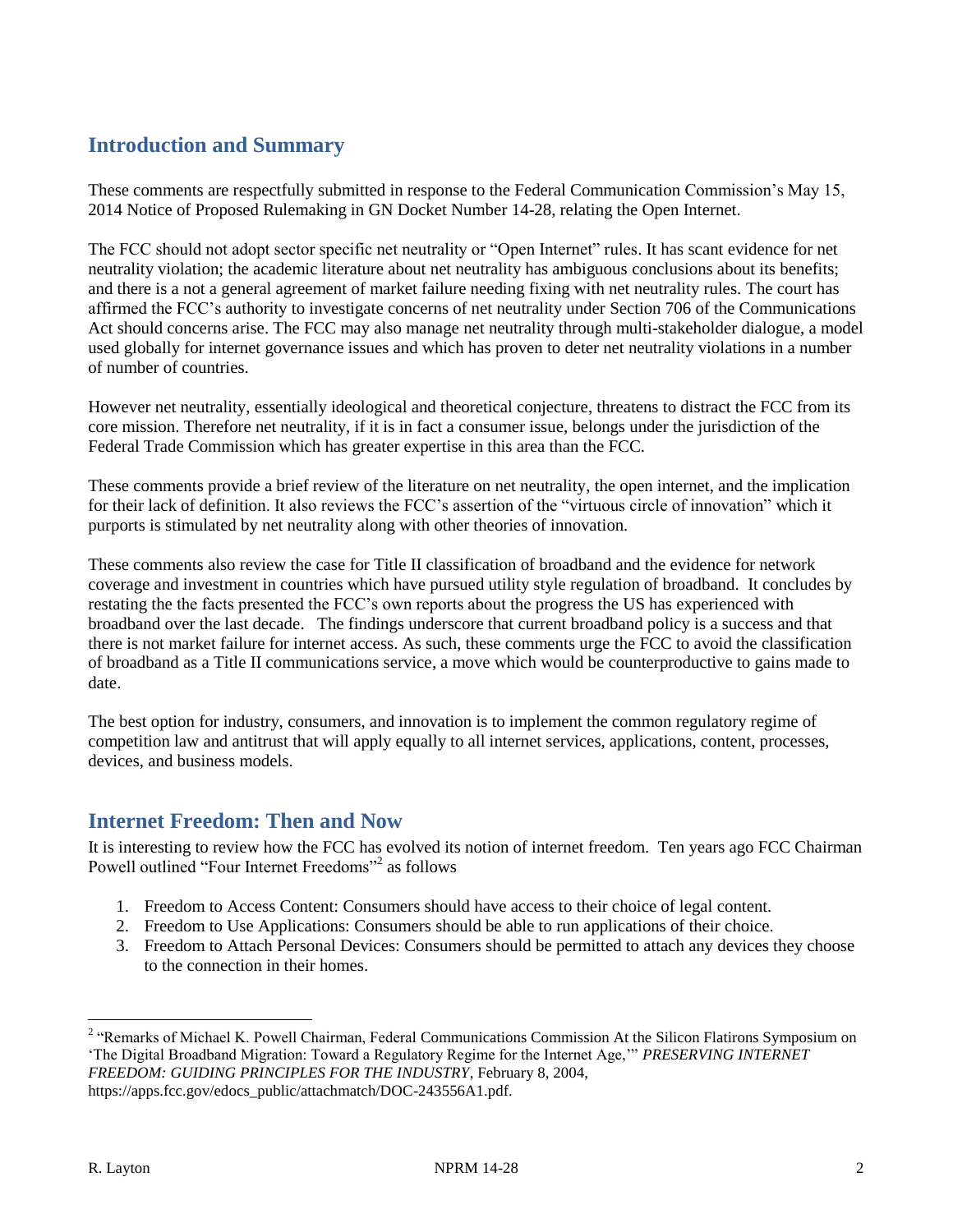4. Freedom to Obtain Service Plan Information: Consumers should receive meaningful information regarding their service plans.

These principles are clear, well-defined, and consumer-centric. This is the spirit of internet freedom that should be preserved.

A decade later, internet freedom has metastasized from a guarantee of consumers' right into a platform of internet regulation, which in its worst case legitimates government surveillance of users. The term "internet freedom" has been appropriated by a variety of groups, each with its own self-serving definition. Similarly "network neutrality" and the "open internet" are convenient empty vessels which can be used as grab bags for a laundry list of concerns. A survey<sup>3</sup> of net neutrality discussion globally shows that the terms have been used to describe a range of topics from traffic management, privacy, security, parental controls, discriminatory business models, democracy, innovation, free speech, and common carriage. The net neutrality discussion has lost sight of the simple and important principles of consumer protection and instead oscillates between unserious anticorporate populist rhetoric to obscure and highly technical legal machination.

# <span id="page-2-0"></span>**The FCC's case for net neutrality is built on a faulty premise that rules are needed to stop broadband providers from limiting openness.**

The word "open" has been misappropriated by a variety of interests to justify a sweeping effort regulate the internet. "Open" is a popular buzzword with a seemingly positive connotation, and its application is used in an opportunistic fashion to indicate that something is good, e.g. open innovation, open data etc. But in other contexts, the application of the word open may have debatable connotation such as "open source" or "open access", if not negative a connotation, for example "open marriage" or "open wound". In any case the "open internet" is not well-defined, and therefore, it is irresponsible for FCC to build policy on this notion.

As I discuss in my forthcoming paper co-authored with Gus Hurwitz, *Debatable Premises in Telecom Policy<sup>4</sup>*, the idea that a so-called open, or neutral, internet is desirable and necessary, may sound good on the surface. It may make superficial or intuitive sense – and have great political valence – but it doesn't stand up to critical analysis. While it is true that openness can facilitate some types of innovation, it both precludes other forms of innovation and imposes costs of its own.

The key takeaway from the relevant technical and economic literatures is that "openness," in whatever forms it may take, is rarely unambiguously good or bad. There are times when openness may be desirable, and times when it is not. The obvious example is Apple's "walled garden" where applications are limited to Apple's discretion. To be sure, Apple's engineers work in a closed environment, and the company is not keen to open the doors in Cupertino. The developers of the ARPANET, the progenitor of the internet, also worked in a "closed" environment.

 $\overline{\phantom{a}}$  $3$  Layton, Roslyn. "When it comes to net neutrality, the Nordic model is the best approach" 1 July 2014. http://www.techpolicydaily.com/communications/comes-net-neutrality-nordic-model-best-

approach/#sthash.xdawoz3C.dpuf and "Net neutrality, a Trojan horse for increased government control of the Internet" 14 July 2014. http://www.techpolicydaily.com/communications/net-neutrality-laws/#sthash.SmN2VQx1.dpuf <sup>4</sup> http://papers.ssrn.com/sol3/papers.cfm?abstract\_id=2418733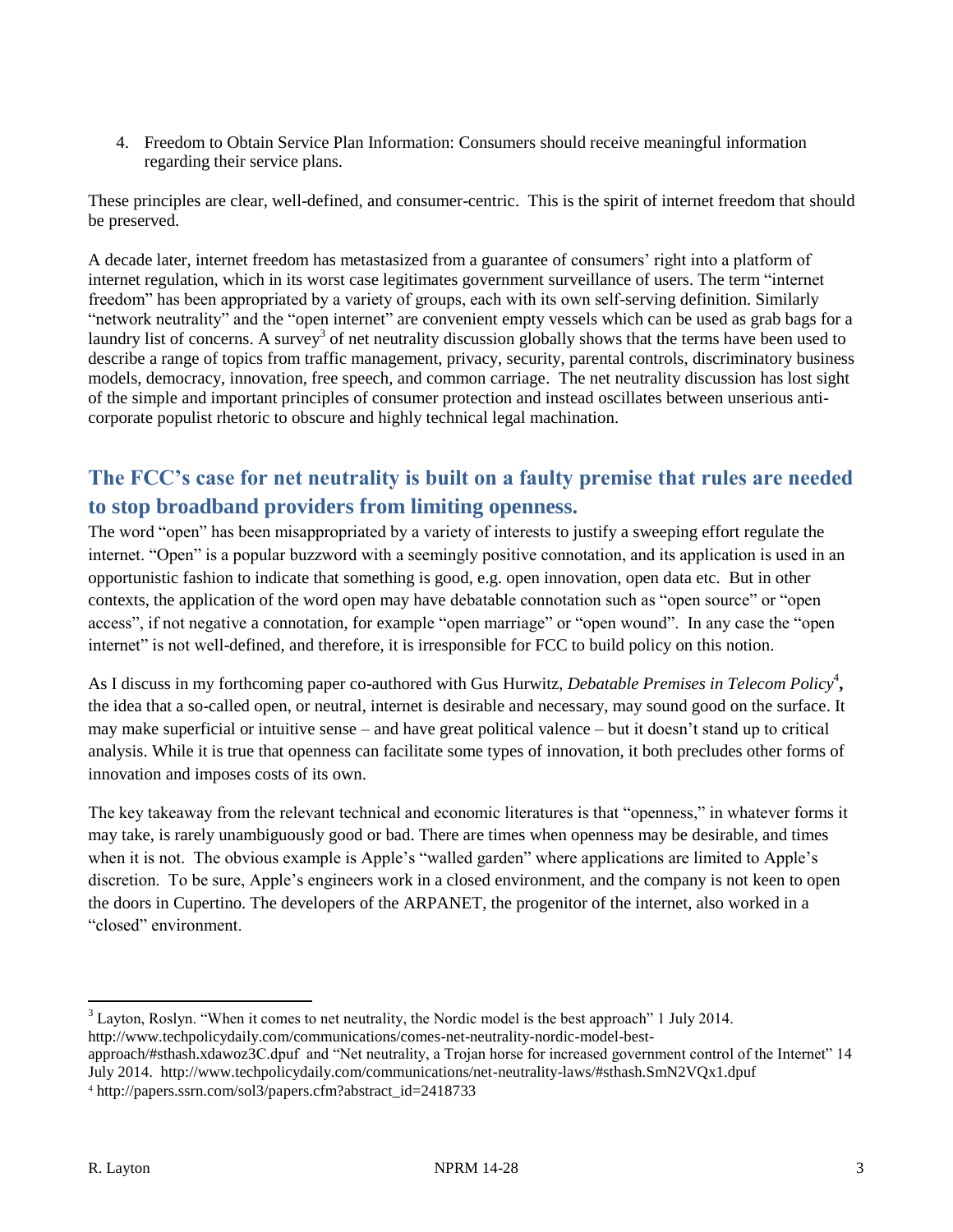While I do not advocate that the US take the path of China, the fact of the matter is that China's internet policy, which might be termed a pursuing a "closed" approach, has resulted in significant economic development and innovation for the country. China blocks many American applications and content providers, while it nurtures its own home grown and government-approved versions of Google (Baidu), Facebook (Renren), Twitter (Sina Weibo, QQ Weibo), WhatsApp (Weixin, also known as WeChat), and Amazon and Ebay (Taobao, Aliaba), not to mention YouTube (Sohu.com and Youku).

The Chinese internet is formidable, including four of the world's largest internet companies. In fact the revenues of Alibaba are higher than eBay and Amazon combined. According to a *Boston Consulting Group*<sup>5</sup> report, the Chinese internet accounted for 5.5% of the country's gross domestic product in 2012, even higher than the US at 5%.

On the technical side most historical perspectives on the internet architecture make clear that, while it may have long had an "open" character, this character is at least in part accidental, does not equate with "neutrality," and in any event, may be undesirable depending on the situation. Thus the FCC's proclamation that openness, above all, should characterize the internet, it is not justified as a raison d'être of a regulatory regime.

The FCC asserts that broadband providers need rules to prevent them from limiting openness, but it provides little to no evidence that broadband providers are limiting openness. According to Cisco's Visual Networking Index, an annual report of global internet traffic, the rate of internet consumption per capita in the United States is on the rise and growing faster than in most countries.<sup>6</sup> The United States is on track to surpass South Korea and become #1 in the world in internet consumption, acounting for over 30 percent of all global traffic in 2012.

It would seem that if there was some issue of blocking of content and applications that this would be reflected by a decline in traffic. But the traffic trends are not flagging, and there is more traffic person than ever in the US.

In the face of this explosion of access and consumptio for consumers, the FCC's 2010 Open Internet Report and Order can only document four minor incidents related to net neutrality, out of literally billions, if not trillions, of internet experiences. The four incidents, two of which were retracted, were quickly resolved without net neutrality rules.

Because it lacks evidence of actual violation, the FCC relies on prediction and conjecture that broadband providers will limit openness. However just because a broadband provider has a theoretical incentive does not mean it will act on it. There is far greater incentive for broadband providers to provide the packages their customers want. The FCC's annual reports about broadband in America show the undeniable trend of increasing broadband deployment, adoption and speed, the trends that the FCC wants to see.

<sup>5</sup> David Dean et al., "The Internet Economy in the G-20," *Boston Consulting Group Perspectives*, March 19, 2012, 49, https://www.bcgperspectives.com/Images/The\_Internet\_Economy\_G-20\_tcm80-100409.pdf.

<sup>6</sup> "Cisco Visual Networking Index: Global Mobile Data Traffic Forecast Update, 2013–2018," Cisco, February 5, 2014, http://www.cisco.com/c/en/us/solutions/collateral/service-provider/visual-networking-index-vni/white\_paper\_c11- 520862.html.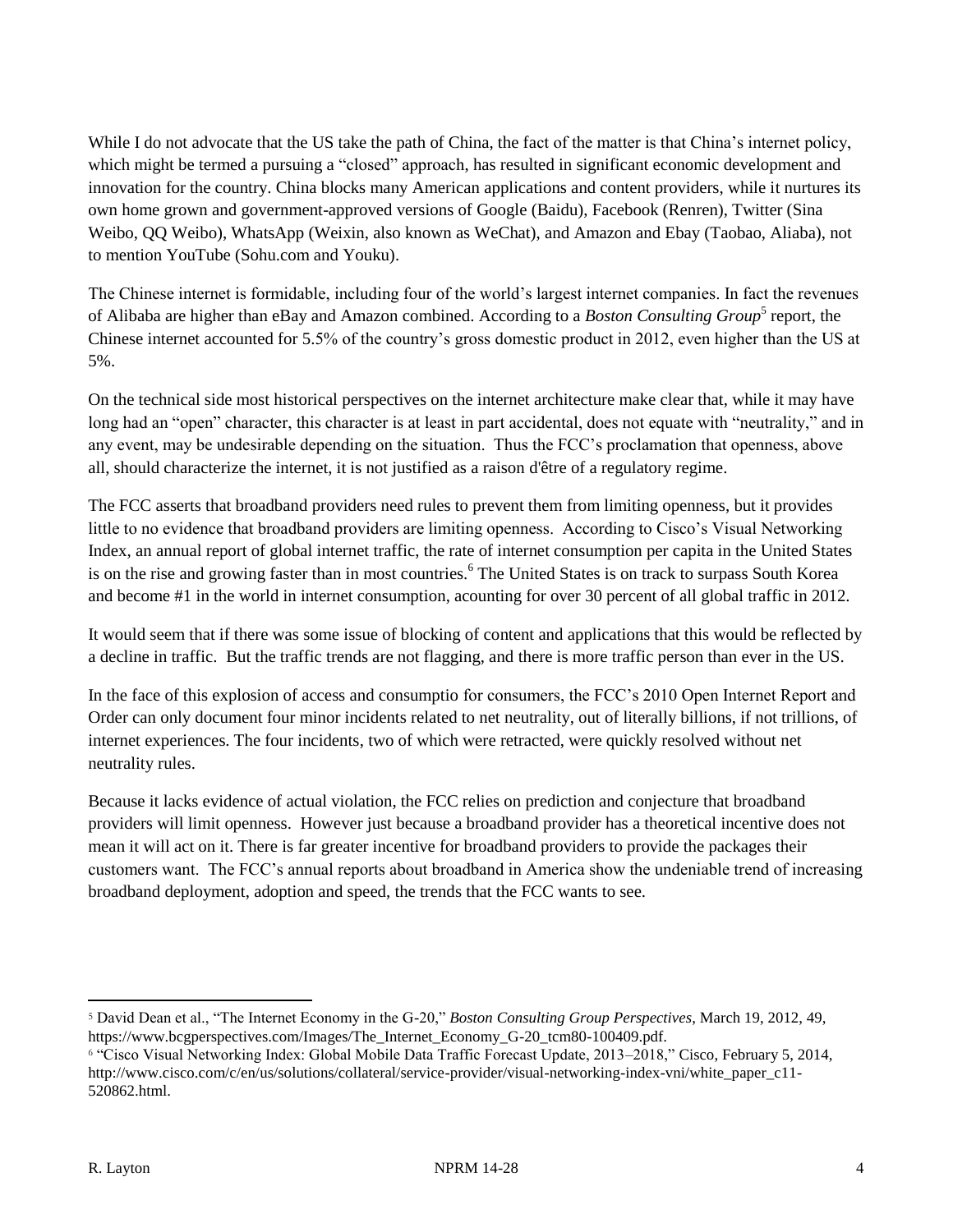# <span id="page-4-0"></span>**Brief review of the academic literature on net neutrality**

The academic literature is ambiguous about the benefits of net neutrality. Good regulation rests on an intellectual agreement about market failure. As there is no academic consensus on net neutrality, attempts to rush its passage should be discouraged.

Of the more than 7000 academic articles on net neutrality that have been written to date, there is little to no empirical evidence about its benefits. The top ten most cited articles are theoretical, and their conclusions conflict about whether net neutrality is needed.

Indeed the seminal article by Lessig and Lemley<sup>7</sup> reinterpreting Saltzer, Reed and Clark's<sup>8</sup> "end to end principle" decried the need for cable to be unbundled, lest the internet would be torn asunder. Some 14 years since the article's publication, there are a variety of broadband networks in the US. With increasing competition from fiber to the premises (FTTP), mobile, and very high bit rate digital subscriber line (VDSL), cable is hardly dominant. The internet is still going strong without unbundling broadband. Lemley's and Lessig's prediction was wrong.

Barbara van Schweick's "Economic Framework"<sup>9</sup>, cited some 200 times, is a theoretical, not empirical work. In 2012 Economides and  $\text{Tåg}^{10}$  noted ambiguous results for net neutrality, that it can either increase or decrease welfare under different circumstances.

Similarly a number of respected scholars have unfavorable conclusions about net neutrality. Their work, though well-cited, is also largely theoretical. Examples include Christopher Yoo's article on "Network Diversity"<sup>11</sup> cited 233 times and his "Economics of Congestion<sup>12</sup>" cited 227 times; Gregory Sidak on net neutrality and "consumer welfare"<sup>13</sup> cited 173 times; Hahn and Wallsten on the "economics of net neutrality"<sup>14</sup> cited 127 times; and Musacchio, Schwartz, and Walrand on "two sided markets"<sup>15</sup> cited 108 times.

 $<sup>7</sup>$  Lemley, Mark, and Lessig Lawrence. "The End of End-to-End: Preserving the Architecture of the Internet in the</sup> Broadband Era." *UC Berkeley Law & Econ Research Paper*, October 1, 2000.It is cited nearly 500 times according to Google Scholar in July 2014. Tim Wu's eponymous tract "Network Neutrality, Broadband Discrimination." which coined net neutrality has been cited 548 times.

<sup>&</sup>lt;sup>8</sup> Saltzer, J. H., D. P. Reed, and D. D. Clark (1981) "End-to-End Arguments in System Design". In: Proceedings of the Second International Conference on Distributed Computing Systems. Paris, France. April 8–10, 1981. IEEE Computer Society, pp. 509-512.

<sup>&</sup>lt;sup>9</sup> Towards an Economic Framework for Network Neutrality Regulation. Journal on Telecommunications and High Technology Law, Vol. 5, pp. 329-391, 2007

<sup>10</sup> "Network Neutrality on the Internet: A Two-Sided Market Analysis". *Information Economics and Policy*, Vol. 24, 2012. Cited 177 times in Google Scholar.

<sup>&</sup>lt;sup>11</sup> "Beyond Network Neutrality" Vanderbilt Law and Economics Research Paper No. 05-16; Vanderbilt Public Law Research Paper No. 05-20 http://papers.ssrn.com/sol3/papers.cfm?abstract\_id=742404

<sup>&</sup>lt;sup>12</sup> Network Neutrality and the Economics of Congestion Georgetown Law Journal, Vol. 94, June 2006 http://papers.ssrn.com/sol3/papers.cfm?abstract\_id=825669

<sup>&</sup>lt;sup>13</sup> A Consumer-Welfare Approach to Network Neutrality Regulation of the Internet. Journal of Competition Law  $\&$ Economics, Vol. 2, No. 3, pp. 349-474, September 2006

<sup>&</sup>lt;sup>14</sup> The Economics of Net Neutrality AEI-Brookings Joint Center Working Paper No. RP06-13

http://papers.ssrn.com/sol3/papers.cfm?abstract\_id=943757

 $154$  A two-sided market analysis of provider investment incentives with an application to the net-neutrality issue." Review of Network Economics, De Gruyter. 2009.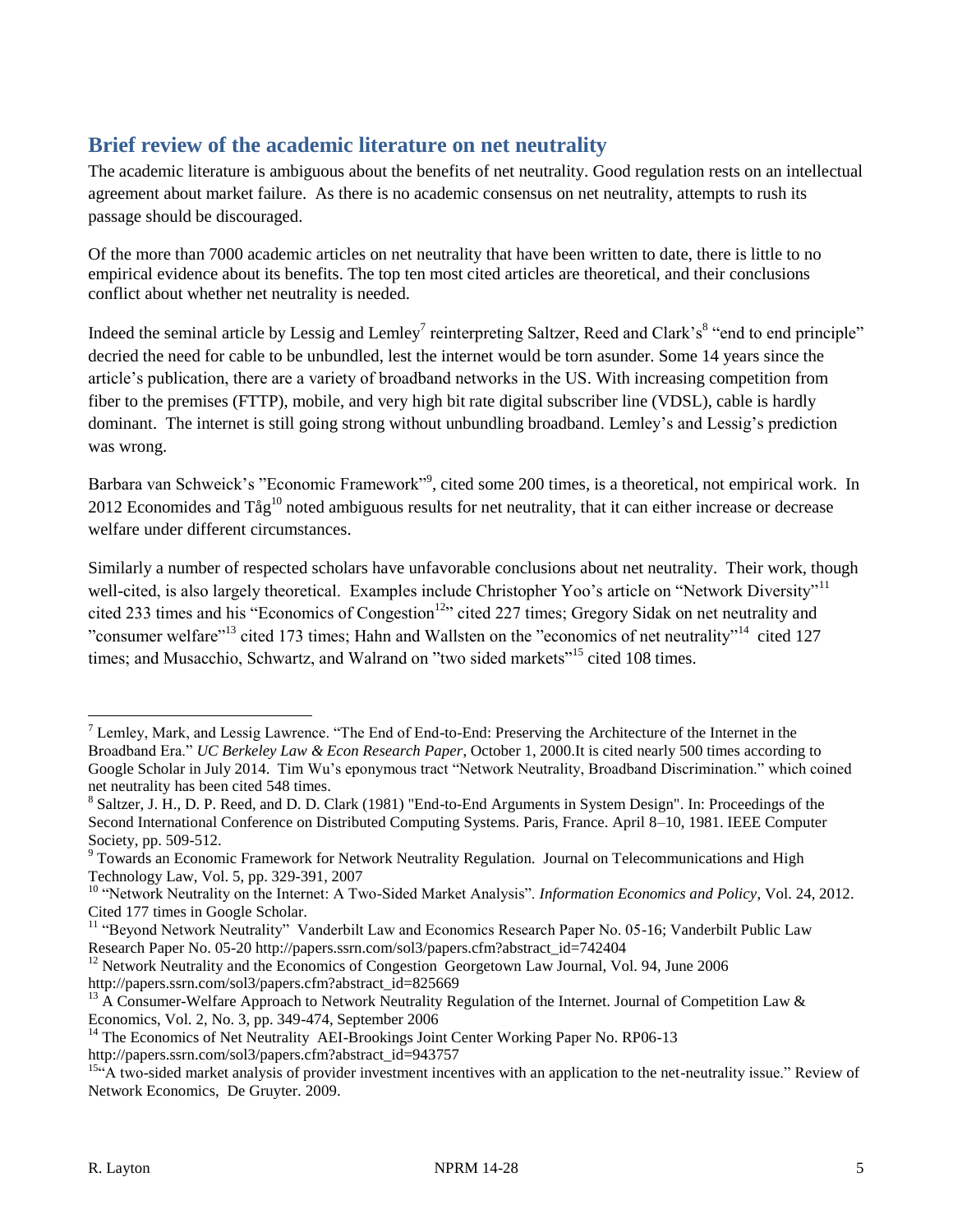Moreover much of the net neutrality literature models the broadband market in monolithic and highly abstract terms, for example it posits a market with just one or two broadband providers, one or two content/application providers and a set of homogeneous users. These models fail to approximate the complex reality in America today with different types of broadband networks (cable, FTTP, DSL, mobile, satellite wifi etc), multiple providers of internet service, tens of thousands of content and application providers, and heterogeneous users.

Given the deficiencies of the net neutrality literature to offer consensus, not to mention evidence, the literature of two-sided markets, which encompasses some 60,000 articles, many of which have been cited thousands of times over a far longer period, is more appropriate for the understanding of the broadband marketplace. A key article is the 2006 work of Rochet and Tirole<sup>16</sup>, cited over 1000 times, demonstrating that in two-sided markets, platforms have an inherent incentive to price efficiently. This means market failures are not likely to occur.

The notion that allowing broadband providers to develop business models with content/application providers will a priori diminish consumer welfare, innovation or efficiency is not founded in the literature. In a two-sided market, the broadband provider wants to maximize both sides of its platform, users on the one side and content/application providers on the other. Anything that a broadband provider does to limit one side or the other—whether discriminating customers or blocking content/applications--is revenue limiting.

In practice, a network neutrality rule is little more than a subsidy from the consumer side of the market to the content provider side of the market.<sup>17</sup> Some, but not all, content providers benefit from this rule. Other content providers may be harmed by such a rule – especially those that offer, or would like to develop, services that would benefit from enhanced quality of service features or other features that may require some integration with internet service providers.

Even more problematic, a network neutrality rule can harm consumers. It prevents broadband and content providers from working together to offer innovative new products that consumers want. Even more tragic, it prevents these providers from developing lower-cost service packages – packages that could expand opportunities for access to currently underserved and disadvantaged communities. Net neutrality rules likely increase cost of access and limit the development of potentially cheaper offerings that are more responsive to consumer demands – this is exactly the opposite of good telecom policy, and certainly contrary to the objective of Section 706 of the Communications Act, namely to "encourage the deployment on a reasonable and timely basis of advanced telecommunications capability to all Americans".

## <span id="page-5-0"></span>**The "virtuous circle" is an unproven theory of broadband deployment.**

In its Open Internet Report & Order, the FCC proffered the theory of the "virtuous circle of innovation"<sup>18</sup> as an argument in support of network neutrality, which it explains as the following.

<sup>&</sup>lt;sup>16</sup> Two-sided markets: A progress report, The RAND Journal of Economics, 2006

<sup>17</sup> See, e.g., Justin (Gus) Hurwitz, *Let Them Eat Cake and Watch Netflix*, 8 FSF Perspectives 22 (2013), *available at*  http://www.freestatefoundation.org/images/Let\_Them\_Eat\_Cake\_and\_Watch\_Netflix\_090413.pdf.

<sup>&</sup>lt;sup>18</sup> FCC Open Internet Report & Order 10-201, December 21, 2010. Paragragh 14. [https://apps.fcc.gov/edocs\\_public/attachmatch/FCC-10-201A1\\_Rcd.pdf](https://apps.fcc.gov/edocs_public/attachmatch/FCC-10-201A1_Rcd.pdf)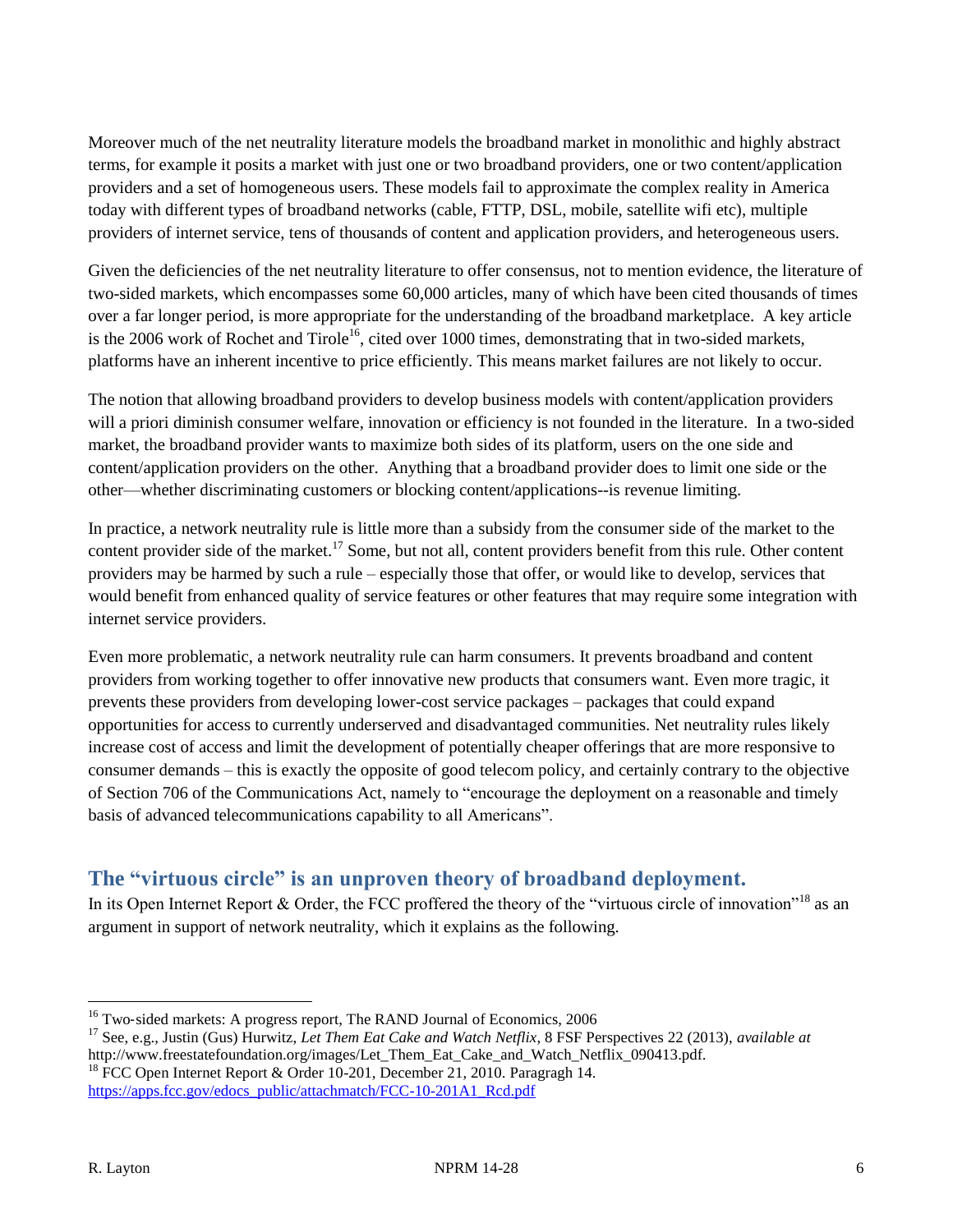*The Internet's openness is critical to these outcomes, because it enables a virtuous circle of innovation in which new uses of the network—including new content, applications, services, and devices—lead to increased end-user demand for broadband, which drives network improvements, which in turn lead to further innovative network uses.Novel, improved, or lower-cost offerings introduced by content, application, service, and device providers spur end-user demand and encourage broadband providers to expand their networks and invest in new broadband technologies. (emphasis mine)*

This "virtuous circle" argument has been made by the Open Internet Coalition<sup>19</sup> and was mentioned in DC Circuit Court decision for *Verizon v. FCC*. Earlier game theoretical work by Cheng, Bandyopadhyay and Guo<sup>20</sup> (2008) and Choi and Kim<sup>21</sup> (2010) also imply support for this assertion, but it has not been verified empirically.

The "virtuous circle" theory, like Lemley and Lessig's reinterpreted "end to end principle", may be responsible for all, some, or none of internet innovation. But these assertions are theories; they are not economic laws. They have yet to be proven empirically. Indeed even Lemley and Lessig observe in their aforementioned article, "As we have said, no one fully understands the dynamics that have made the innovation of the Internet possible."

There are other theories of innovation which are highly plausible and better documented. Indeed the literature of innovation is quite extensive incorporating greats such as Schumpeter, Rogers, Christiansen, and Teece. When thinking about internet innovation, David Teece's1986 paper "Profiting from technological innovation: Implications for integration, collaboration, licensing and public policy<sup> $\frac{2}{2}$ </sup> with 8061 citations is more appropriate to inform the FCC's policymaking process and any discussion of internet innovation.<sup>23</sup>

Teece observed that most innovations are not products themselves. They have to be combined with complementary assets before they can be marketable products. Such partnerships lower barriers of entry for the innovator and can provide rewards to an innovator upfront.

Teece discusses a number of assets that must be in place before an innovation can take root. They include marketing, specialized manufacturing, and/or after-sales support. He distinguishes the assets into generic, specialized, and co-specialized categories. In the context of the internet, HTML may be a generic asset, a language that allows innovators to create websites. Just as a factory is needed to make shoes, a mobile application needs a network. Thus a specialized asset may be an operating system that runs on a mobile phone, such as Apple iOS or Android. A co-specialized asset may be a 4G mobile network and an Apple iPhone 4s, its complementary asset. The iPhone features can't be realized unless they are delivered on the appropriate 4G mobile network.

 $\overline{a}$ <sup>19</sup> Goldberg and Michalopoulo, "Brief of Intervenors Open InternetInternet Coalition, Public Knowledge, Vonage Holdings Corporation, and National Association of State Utility Consumer Advocates." [http://www.fcc.gov/document/brief-open](http://www.fcc.gov/document/brief-open-internet-coalition-no-11-1355-dc-cir)[internet-coalition-no-11-1355-dc-cir](http://www.fcc.gov/document/brief-open-internet-coalition-no-11-1355-dc-cir)

 $20$  "The debate on net neutrality: A policy perspective" Information Systems Research. 2011 <http://pubsonline.informs.org/doi/abs/10.1287/isre.1090.0257>

 $^{21}$  Pil Choi, J. and Kim, B.-C. (2010), Net neutrality and investment incentives. The RAND Journal of Economics, 41: 446– 471. doi: 10.1111/j.1756-2171.2010.00107.x

 $^{22}$  David Teece, "Profiting from Technological Innovation: Implications for Integration, Collaboration, Licensing and Public Policy," *School of Business Administration, University of California, Berkeley, CA 94720, U.S.A.*, June 1986, http://www4.lu.se/upload/CIRCLE/INN005/Teece\_Reflections.pdf.

 $^{23}$  Retrieved July 14, 2014 from Google Scholar.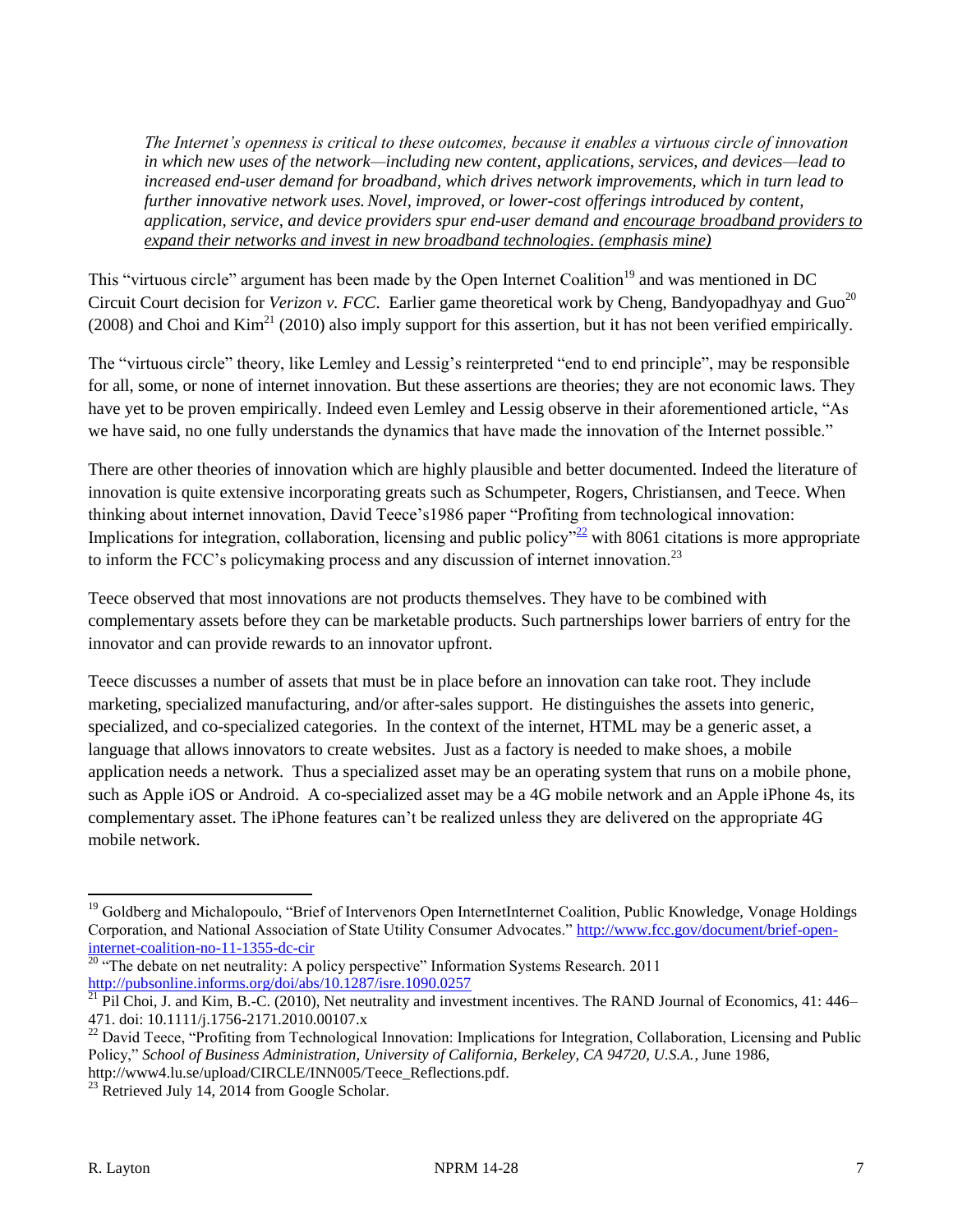It is therefore ironic, if not counterproductive, that strict net neutrality which professes to support innovation makes embargoes on partnerships. It is fact partnerships (or contracts within a two-sided market) that content and application developers need to make their innovations known.

The iPhone may have been an exclusive offered on AT&T's network in 2007, but today the device is available from a variety of carriers as well as from Apple itself. A strict definition of net neutrality would have likely prohibited such a partnership as discriminatory, especially because the conditions created between the two parties, AT&T's GSM network and Apple's GSM phone, could not be matched by competitors which operated on the CDMA mobile standard.

Similarly with Angry Birds, many mobile games are customized to certain handset platforms or models (Symbian, Android, iOS, Windows Mobile etc.) and not others. Angry Birds makes exclusive deals with handset manufactures to preload certain versions of the game on specific devices. If a handset makers and applications can differentiate with an exclusive partnerships, it's hard to justify why a telecom operator should be denied the opportunity to do the same.

In the case of mobile applications, innovators are highly dependent on the configurations of operating systems, handsets, and mobile network standards. Regulators recognized that mobile networks should not have undue burdens of regulation, and it was for that reason that mobile networks had a lighter version of the 2010 net neutrality rules.

One of the assertions of net neutrality is that last mile traffic management will slow innovation at the "edges" of the nework. However the internet value chain is long and complex and presents a number of opportunities for discrimination and foreclosure by a variety of parties. Apple and Android operating systems, while providing platforms and APIs, may create bottlenecks for innovators such as limiting certain information which is available in the API or prioritize which applications appear in the app store. With handsets, the choice of operating system creates an inherently discriminatory environment; the user interface has only a limited space for apps. Google's search engine creates an inherent prioritization of search results. Applications that don't appear in the top three results are almost never selected.

At the same time vertical arrangements can also enhance consumer welfare. While the Apple-AT&T launch of the iPhone was exclusive, it succeeded to inspire consumers and developers and ultimately launched a wave of mobile innovation. Until that point, people did not understand what a smartphone was. The Apple AT&T partnership created the foundation for a smartphone revolution which seems almost commonplace today. Ensuring exclusivity was likely important for both Apple and AT&T to launch such a partnership, but that effort ultimately had many spillover benefits. This is the essence of ex post competition law which waits until real harm is experienced before taking action. Otherwise many wonderful and important innovations might never take place.

By the same token, just because two parties make a deal doesn't mean that the marketplace will welcome it. For any known successes of partnerships, more partnerships never succeed in the marketplace. This suggests that to a large extent consumers decide which partnerships they deem valuable and which they do not. Having the regulation decide a priori to outlaw partnerships is contrary to consumer ability to choose in the marketplace.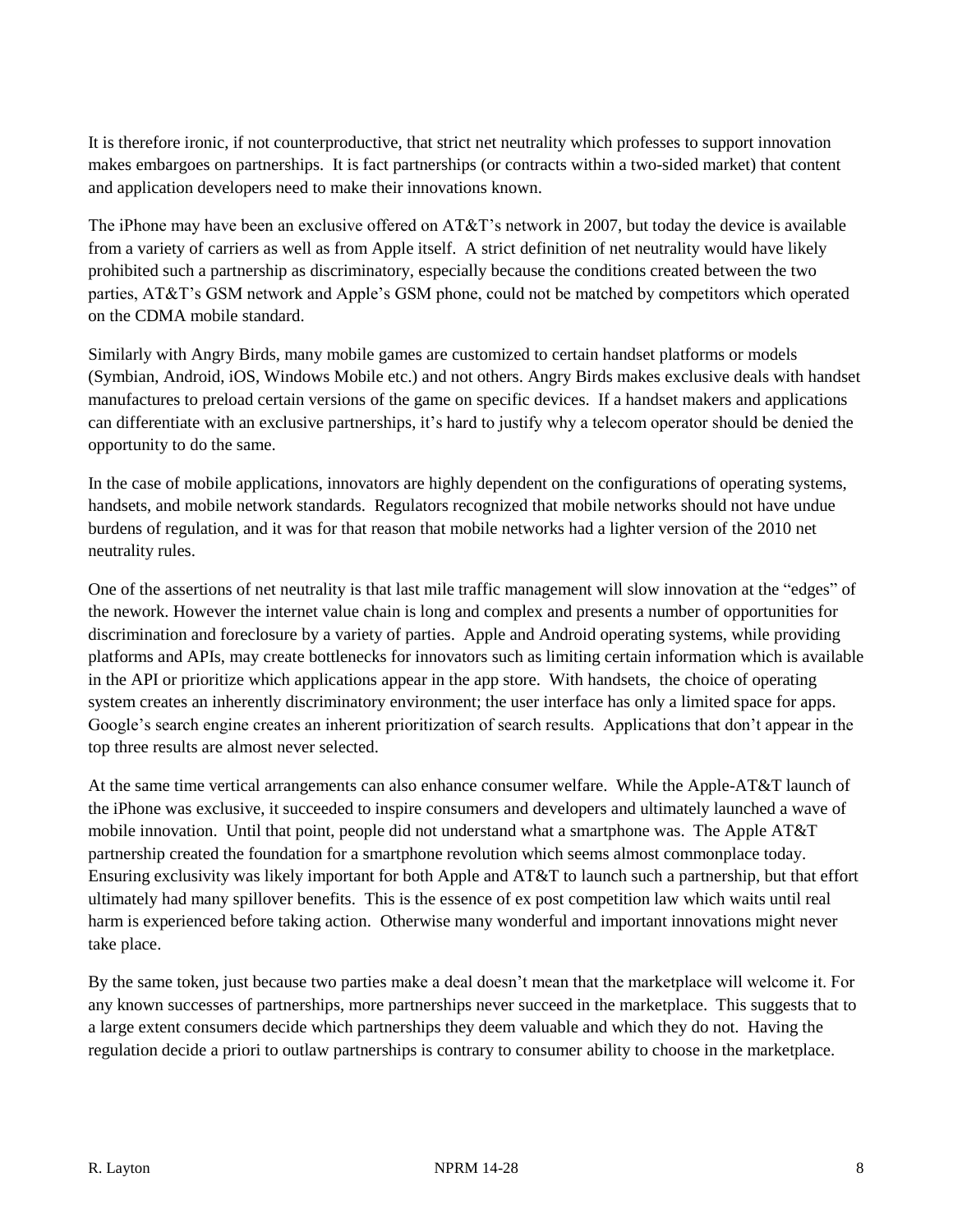Net neutrality proposes a notion that consumers blithely connect to the internet and magically find content or applications. This romanticism is contradicted by the heavy marketing activities of search engines, social networks, and other platforms. The rise of app store optimization (ASO), along with search engine optimization (SEO), speaks to the lack of neutrality on internet platforms. If developers need to market their apps so that they are found, then net neutrality, or its misappropriated end to end principle, is not driving the app discovery process.

When it comes to broadband investment, it is too simple to conclude that innovation at the edge is responsible for capital expenditure in networks. Microeconomic explanations are also plausible. Why an operator invests in infrastructure may be a complex decision based on many factors such as competition from other networks, desire to increase the customer base, improving efficiency through technological progress, minimizing cost, gaining economies of scale, and lowering long-run average total cost and so on. Investment could be the result one or a combination of these and/or factors.

The most glaring inconsistency of the "virtuous cycle" is that broadband investment is not consistent with the growth of internet traffic. Internet traffic is indeed increasing globally, but the rate of investment varies across countries. To be sure, the global outlay for capital investment in communications networks is high, some \$328 billion annually in 2013.<sup>24</sup> However that amount is not equally distributed across the world's regions, nor commensurate with population or traffic growth.

The US has just 4% of the world's population, but has accounted for a quarter of the world's broadband investment for nearly a decade.<sup>25</sup> Other regions, however, don't fare so well. The European Unions's share of capex has fallen from from a third of the world's total to less than one-fifth—even though internet traffic has increased in the region over the same period. China, Africa, and Latin America are underinvested given their population size and internet traffic growth.<sup>26</sup> Also interesting is the fact that while internet traffic increases, many mobile telecom operators experience a decline in revenue. Voice and text revenue used to account for 80% or more of mobile revenues but that amount has declined as consumers switch to data where they use free over the top (OTT) services for long distance calling and messaging. Operators' selling of data packages does not necessarily replace the lost revenue from traditional services. The decline in revenue means there are less resources to invest in infrastructure in spite of the growing internet traffic.

Furthermore the simple direct correlations suggested by the "virtuous circle" fail to account for enhancements from engineering efficiency and innovation. It is possible for a broadband provider to upgrade software technology or standards in a network and increase network capacity without purchasing new equipment. Additionally as McCann's Law<sup>27</sup> states, the bit rate required to achieve the same audio and video quality is halved every five years. This means the networks we have to today will continue to deliver more data because

<sup>&</sup>lt;sup>24</sup> "Infonetics Research | Telecommunications Market Research | Telecom Market Analysis," Infonetics Research, 2013, http://www.infonetics.com/.

<sup>25</sup> Horney, Michael James and Roslyn Layton, *Innovation, Investment and Competition in Broadband and the Impact on America's Digital Economy*. Forthcoming TPRC September 2014. [http://papers.ssrn.com/sol3/papers.cfm?abstract\\_id=2417777](http://papers.ssrn.com/sol3/papers.cfm?abstract_id=2417777)

 $^{26}$  Ibid

<sup>27</sup> McCann K. and Mattei A. (2012), *Technical Evolution of the DTT Platform, An independent report by ZetaCast, commissioned by Ofcom,* 28 January 2012, Zetacast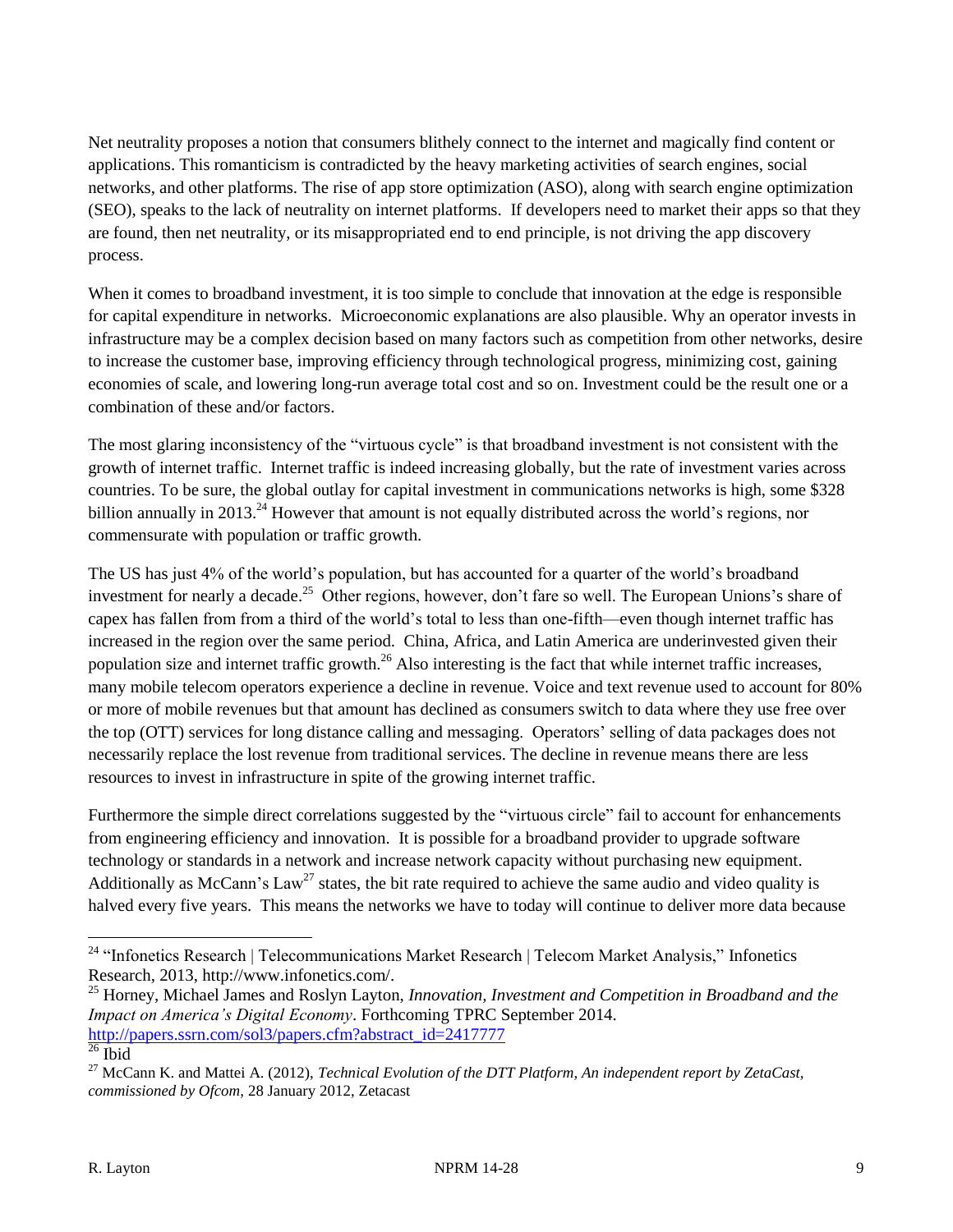we keep improving the throughput through innovation. This important point is recognized in the FCC's statement from the 2010 order *". . . restricting the ability of broadband providers to put the network to innovative uses may reduce the rate of improvements to network infrastructure."<sup>28</sup>*

My doctoral thesis tests the "virtuous circle" with data from countries that have implemented net neutrality laws. Though the results are not complete, the evidence for this theory is conflicting. For example both Denmark and the Netherlands have high rates of broadband investment. But Denmark has purposely avoided making a net neutrality law, instead relying on operator-driven self-regulation. Meanwhile the Netherlands implemented a net neutrality law in 2012.

Our understanding of innovation is still largely theoretical, therefore it is only prudent and wise not to make sweeping statements, let alone regulatory regimes, based upon vague and ideological notions of internet innovation. In any case there is not evidentiary support to build a net neutrality policy predicated on the theory of the "virtuous circle".

#### <span id="page-9-0"></span>**Title II Classification**

The original idea of net neutrality<sup>29</sup> proposed in 2003 and captured in the FCC's rulemaking attempts through 2010 focused on traffic management in the "last mile" connection between the internet service provider and the end user. Yet net neutrality rules have twice been struck down by the courts. Judges concluded that the FCC did not have the authority to impose such rules when the FCC itself classified broadband as an information service under Title I allowing it minimal regulation, not as a communication service under Title II where it would be subject to utility style regulation from the telephone era. However in the *Verizon v. FCC*<sup>30</sup>decision, the Court of Appeals for the District of Columbia suggested that the FCC could use authority from Section 706 of the Communications Act to further net neutrality.

Supporters of strict net neutrality are concerned that the Section 706 clause is not strong enough to pass judicial muster and may be struck down again. Therefore they propose that broadband be classified under Title II.<sup>31</sup> As it turns out, this classification would empower the FCC authority not just on net neutrality, but a range of other regulatory powers.

In today's world of converging world communications, content and connectivity, it is confounding why anyone would advocate to return to the monopoly era of the telephone network. However, in making arguments in favor of Title II, proponents have emphasized that it was a single service and a single network that brought everyone

<sup>&</sup>lt;sup>28</sup> Supra

<sup>&</sup>lt;sup>29</sup> Tim Wu, "Network Neutrality, Broadband Discrimination," Journal of Telecommunications and High Technology Law, *Vol. 2, P. 141, 2003*, June 5, 2003, 39.

<sup>30</sup> Verizon v. FCC, 740 F. 3d 623 (Court of Appeals, Dist. of Columbia Circuit 2014).

[http://www.cadc.uscourts.gov/internet/opinions.nsf/3AF8B4D938CDEEA685257C6000532062/\\$file/11-1355-1474943.pdf](http://www.cadc.uscourts.gov/internet/opinions.nsf/3AF8B4D938CDEEA685257C6000532062/$file/11-1355-1474943.pdf) <sup>31</sup> See Eli Noam, "Beyond Liberalization II: The Impending Doom of Common Carriage," *Telecommunications Policy*, 1994. and Barbara A. Cherry, "Misusing Network Neutrality to Eliminate Common Carriage Threatens Free Speech and the Postal System," *Law Review: Northern Kentucky University*, 2006. Julius Genachowski, Federal Communications Commission, *The Third Way: A Narrowly Tailored Broadband Framework*, May 6, 2010, www.broadband.gov/the-thirdway-narrowly-tailored-broadband-frameworkchairman-julius-genachowski.html. and <http://www.freepress.net/blog/2014/05/14/fighting-zombie-lies-sorry-isps-title-ii-good-economy>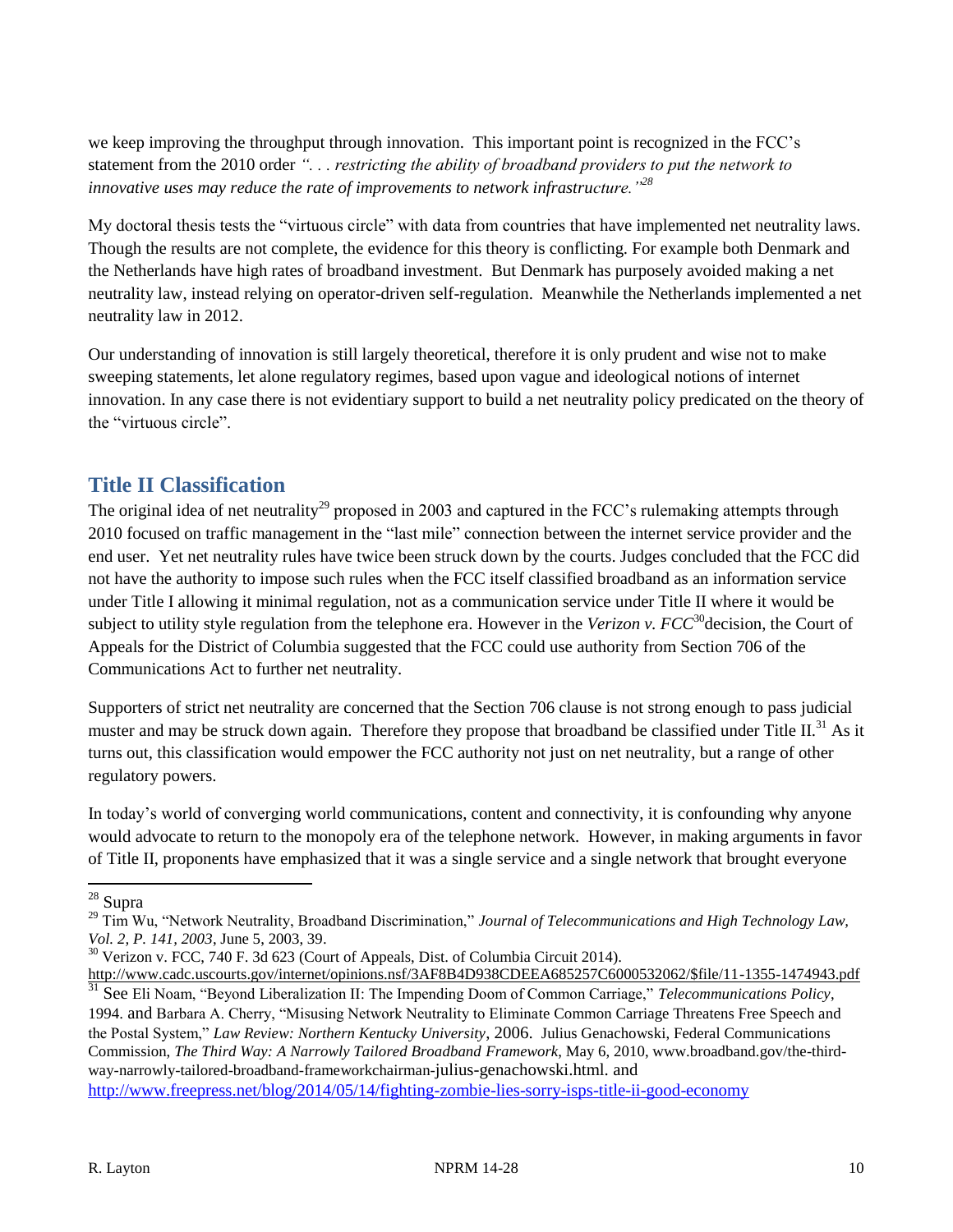the telephone. They tend to deemphasize the loss of efficiency and innovation that society suffered under a century of a monopoly nourished by the government, not to mention the artificially high prices of telephone service.

But a national telephone monopoly was never a fait accompli. The creation of the Bell System was a conscious government decision nurtured by regulation.<sup>32</sup> At the time of its creation, there were a number of competing telephone service providers which were effectively disenfranchised by the regulation. For people who like a world characterized by centralized control, predictability, and lack of change, such a world has a certain appeal. It forms a clear contrast with the dynamic, heady, and disruptive world in which we live in today.

The end game for those who support Title II classification is not just network neutrality, but regulatory power over a number of issues related to broadband including interconnection, peering, universal access, and privacy. Title II classification lays the groundwork for the FCC to have greater power to police markets, define essential services, require basic infrastructure whether it's needed or not, legislate a variety of personal and commercial freedoms and obligations, and facilitate competition by requiring network owners to lease their property at regulated rates. To some, Title II is a desireable progressive agenda, but to others, it is carte blanche for regulatory overreach.

There are many reasons why the FCC should not pursue classification of broadband under Title II which are explored below.

#### <span id="page-10-0"></span>**Title II within an ideological framework**

It's important to review the question of classification within its appropriate philosophical and academic background. Within the discipline of regulation, there are three schools of thought: positive (what is, factbased), normative (what should be, values-based), and heterodox ("the real real story," alternative, radical).

The positivist school of regulation holds that regulators intervene when necessary to correct market failures and improve welfare, health, and safety. It holds that regulators engage in the gathering and disseminating information to achieve certain goals, such as resolving information asymmetry (a firm knows something that the regulator does not), protecting consumers from firms, and perhaps protecting firms from exploitation by competitors or governments. Proponents of this school would likely be called moderate, and they would tend to support a Section 706 approach to net neutrality.

The normative theory of regulation attempts to bring particular human values to regulation. In communication regulation, it takes the perspective that communication is a natural process. To communicate is fundamental to being human. Using this argumentation, supporters assert that communication is a human right and therefore communication services should be low cost, if not free. The normative school of regulation includes acolytes who don't trust markets and would typically favor a Title II reclassification of broadband as a utility.

The heterodox school asserts that regulators seek to enrich themselves through the parties they regulate and that regulators are political operatives, beholden to particular interests (regulatory capture). They assert that regulators are fundamentally incapable of knowing all the relevant information and can therefore never make

l <sup>32</sup> Adam Thierer, "Unnatural Monopoly: Critical Moments in the Development of the Bell System Monopoly," *Cato Journal*, 1994.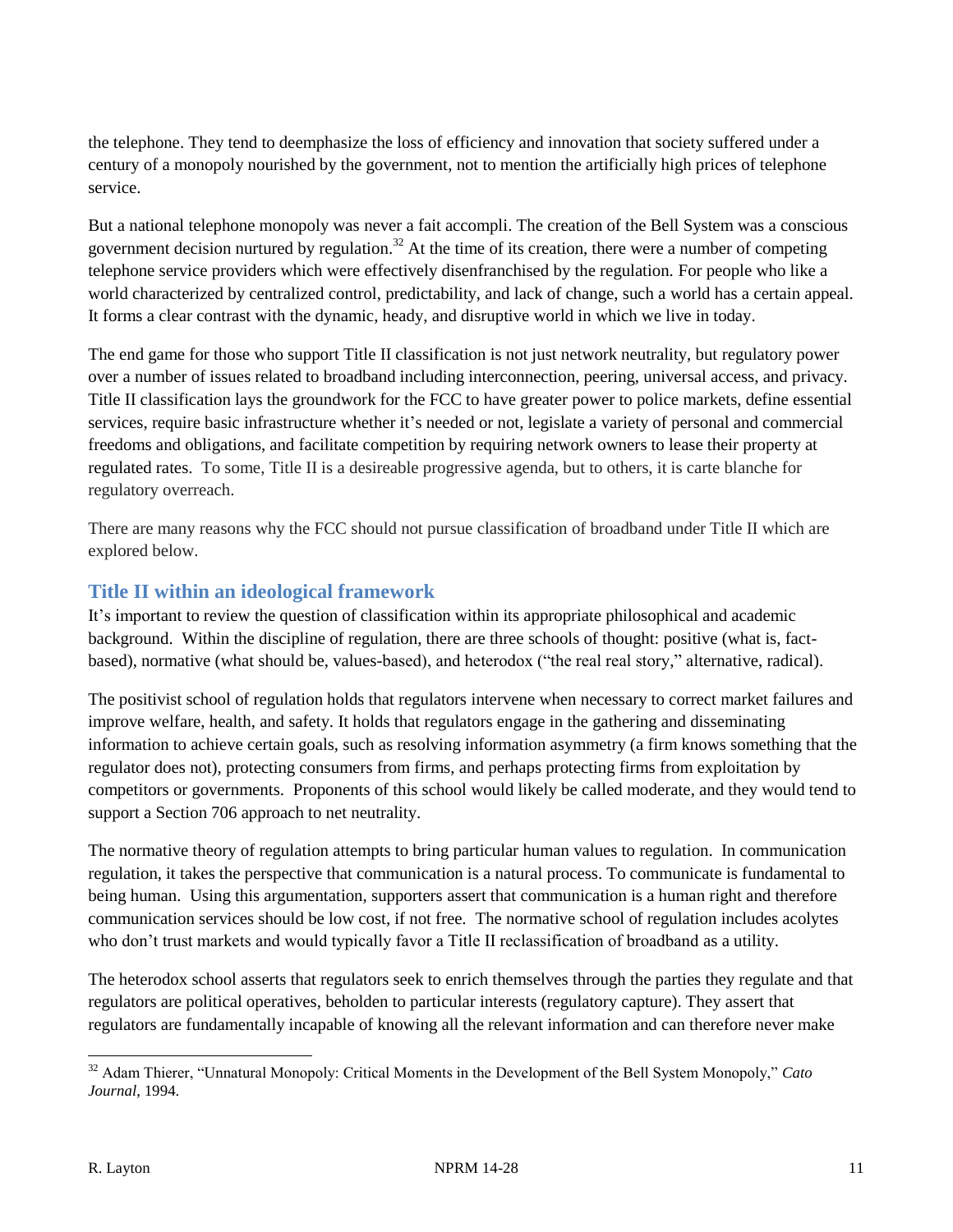good regulations. This theory demonstrates that regulation creates unintended consequences for society and is a self-fulfilling prophecy: regulation begets more regulation. Its proponents argue that regulators, not firms, create monopolies and information asymmetry (insider information). Whereas regulatory supporters point to market failure, the heterodox school highlights government failure.

Supporters of the normative school frequently argue that broadband services are too important to be left to the market, and therefore the government should control its allocation. At the same time, the heterodox school observes that communications, with its attendant technological change and innovation, is far too complex to be left to the government.

To be sure, supporters of market-based approaches to policy making hold their own set of assumptions. The ideal of pure, competitive market with many buyers, many sellers, perfect information, a uniform good, no taxation, and no barriers to entry exist almost nowhere. Nevertheless, this is not a reason not to pursue market solutions; regulation is not perfect either and nowhere is there a public utility utopia as supporters would like to dream.

Indeed the *10th Anniversary Edition of the Telecom Regulations Handbook<sup>33</sup>* observes: "Regulation has potentially high costs. The regulatory process is inherently time consuming to administer and requires considerable expenditure of resources. In addition, regulation can have unintended consequences which may be detrimental to customers and the 'public interest'. No matter how capable and well-intentioned regulators are, they will never be able to produce outcomes as efficient as a well-functioning market."

In any case, policy proposals always come with a assumptions, so it is important to examine these assumptions before making any conclusions about whether a policy is desirable. To be sure, empirical evidence can support a policy decision. In the case of net neutrality and the open internet, however, we have scant examples of violation in the FCC record. Because supporters have limited evidence to address in favor of Title II classification, then tend to rely on theoretical arguments and predictions instead.

It is curious however that in two decades of existence, with little regulation, the internet has witnessed so many limited instances of abuse. Certainly the opportunities for priority deals have existed. Prioritization was built into the original Internet protocols;  $34$  and the internet has never been neutral. If broadband providers wanted to engage in discriminatory behavior, it's strange why they have not done so already arises. They would certainly have missed a major opportunity to preclude the disruptive forces that have changed their businesses forever. It would have made much more business sense to block Skype, WhatsApp, and Netflix from the start, rather than wait for them to grow into the powerhouses they are today.

<sup>33</sup> *The Telecommunications Regulation Handbook* (2010) is developed by ITU in collaboration with InfoDev and the World Bank. [ict4d.dk](http://www.ict4d.dk/?page=123)

 $34$  The Internet, as conceived in the age of the ARPANET and the ensuing evolution of IP, had in mind prioritization as a means to facilitate certain applications. Certain protocols actually specify prioritization. A review of packet design will reveal a variety of prioritization protocols such as the Priority Bit in RFC 793, "type of service" or ToS (in the request for comment or RFC 791), "differentiated service" or DSCP (in RFCs 3260, 3168, 2474 and others) , and the "class of service" field proposed and accepted in the Ethernet frame IEEE 802.1q.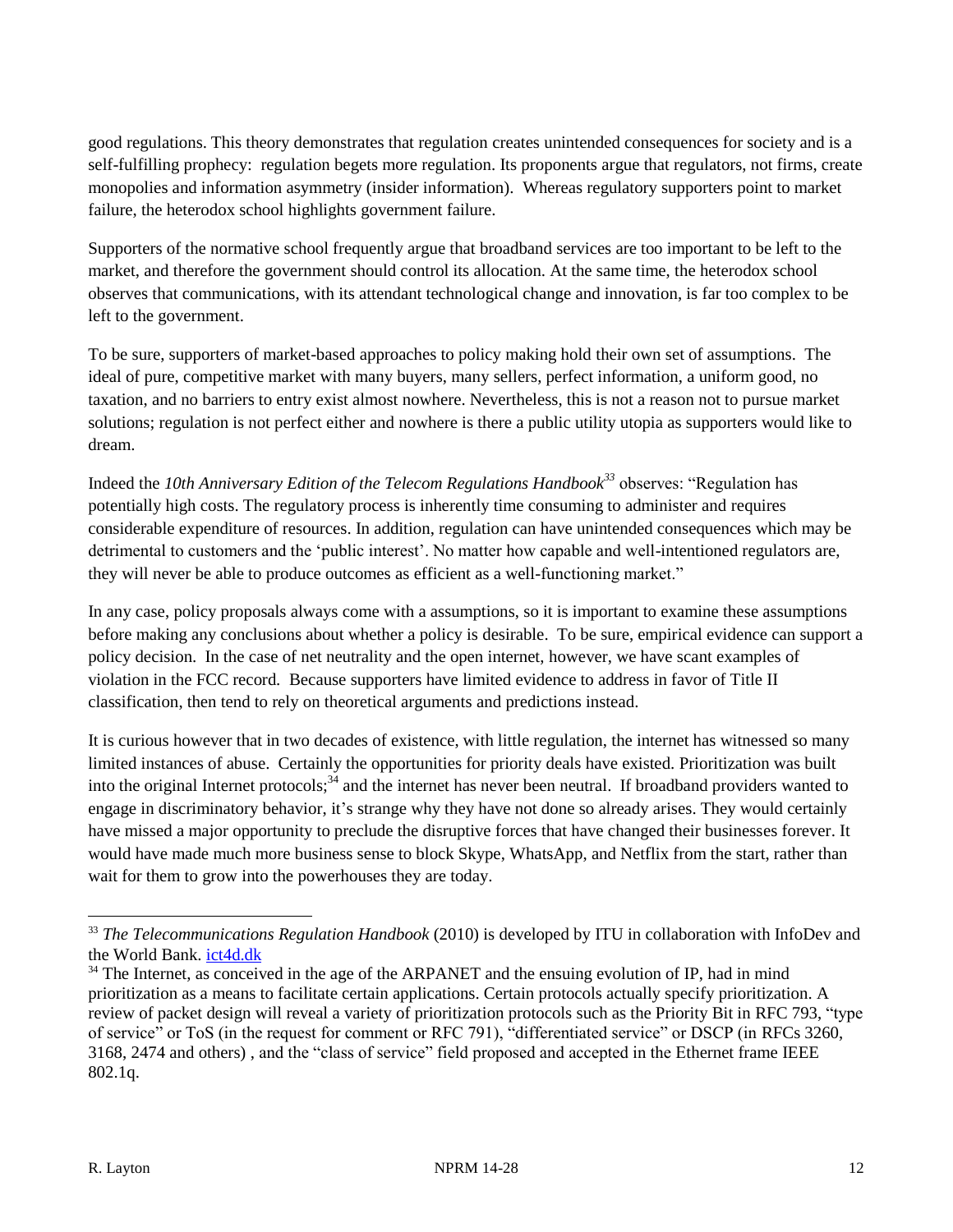Furthermore, if operators really wanted to control the internet, then could have interfered with the growing net neutrality movement online. It is because of existing free and open networks that net neutrality has become a global movement, not in spite of it.

More likely, the upside of discriminatory behavior is not as profitable as some believe. High transaction costs make it impractical, if not unprofitable, for a broadband provider to engage in prioritized deals and speech discrimination. This is not to suggest that operators build networks out of the goodness of their hearts. But the fact of the matter is that there are so many content and application providers that it would take too much time for operators to make a contract with each. Furthermore, for an operator to apply an ideological editorial process to decide which service is delivered and which one is not, in addition to how it should be delivered, is just not part of the operator's business objectives. It makes far more economic sense for the bulk of internet traffic to be transported with best efforts services.

However, in those instances where applications and customers want either better than best efforts (e.g. real time video) or less than best efforts (e.g. sensor on a washing machine), they should be allowed to purchase it at a different price. To prohibit such arrangements would be a form of reverse cartel, imposing a single price for a single type of delivery which may not be suited to all. In general, the request for quality of service comes not from the operator, but from the user or application.

It is illogical and unfounded that broadband providers would simply give up their proven business models, tell their shareholders they had the wrong strategy all along, and throw away trillions of dollars of invested over decades to switch to some kind of closed, discriminatory regime.

Proponents of Title II classification have proven themselves experts at conveying their issue to the public in sound bites and analogies such as "fast lanes and slow lanes". While they may be good for marketing and public relations, these short hands are gross mischaracterizations of engineering principles and constitute a form of manipulation to frighten consumers into supporting a particular policy prescription. Such tactics come straight from the playbook of the "culture of fear," where any number of advocacy groups and industries have used conjecture and manipulation to win public support for their desired regulatory regime. The anti-corporate, populist rhetoric of many net neutrality advocacy organizations is hard to swallow considering their moneyed funders including the Ford Foundation, Soros Open Society Foundations, Google, and Facebook, to name a few.

Perhaps the fundamental contradiction here is that imposing two regulatory regimes – common carriage for broadband and competition for everything else – creates a two-tiered internet. Given that the internet value chain is highly complex, diversified and interdependent, it is suspect that some should call for just one actor to be regulated, namely broadband providers, while all the other get to play by less onerous rules . The fact of the matter is that the opportunities for discrimination are rife across the entire internet, so the imposition of antidiscrimination rules on just one player is itself discriminatory. This is in effect digital apartheid.

A consumer centric understanding of internet freedom needs to apply equally across the internet value chain to every internet provider, service, application, technology, device, and business model.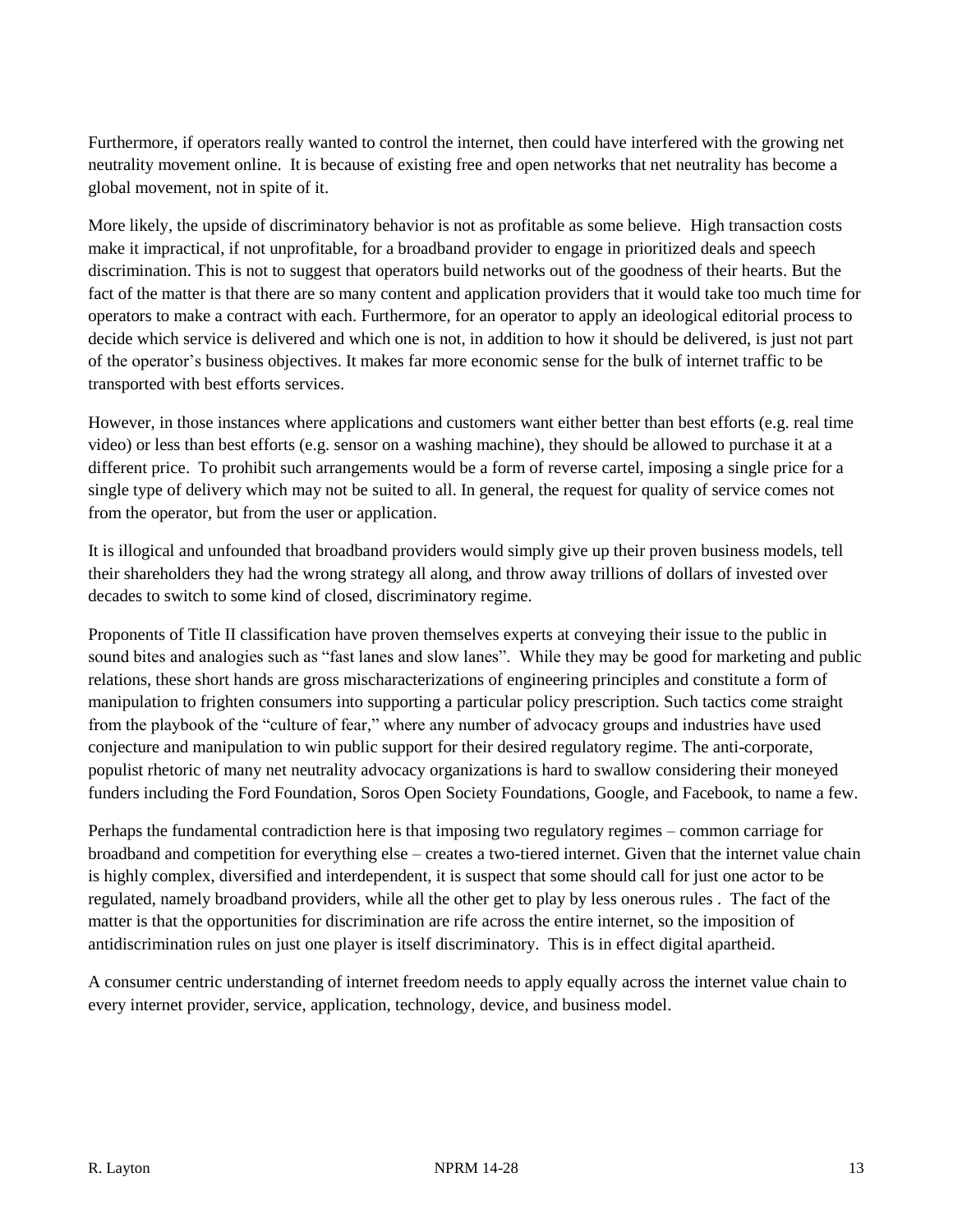# <span id="page-13-0"></span>**Possible unintended consequences of Title II: Increased surveillance of users and more regulation of the entire internet**

"Net neutrality" and "open internet" are vague concepts that lend themselves to a multitude of meanings. Around the world there are different definitions of net neutrality and the so-called "open internet." This lack of clarity offers governments a convenient Trojan horse, the ability to piggyback on concerns of civil society to impose greater governmental control on users. The danger of Title II classification is clear from the political and human freedom perspectives. On the ruse of protecting consumers, governments can legitimize increased control of the Internet – and its users. This is already in play with net neutrality rules in Brazil.

In the works for some 20 years, Brazil's landmark Marco Civil, an omnibus package of regulations for the digital sphere, passed the Brazilian Parliament in April 2014. Its unanimous passage could be interpreted as a reaction to the NSA scandal and an attempt by the country to shame the US with a show of moral power. However the Brazilian government did not miss an opportunity to secure authority for itself. The legislation discusses net neutrality at length and describe consumers' rights on a variety of digital fronts in glowing language. But the law is also clear that that operators must record and retain information on their subscribers, and that information must be made available to the government at will. The Brazilian government actually outdoes the NSA in its authority to monitor citizens. Moreover the Brazilian government can force content and application providers, regardless of origin, to set up data centers in Brazil (where it is subject to government control) and can levy fines up to 10% of revenues for violations.

There is no reason not to believe that Title II would not creep to other areas of the internet. Net neutrality, if consistently and properly applied to the internet, would cover not just access and interconnection, but platforms, devices, content, and application. Google search is hardly neutral. Facebook can throttle syndication of posts up and down. App stores and operating systems have their own bottlenecks. Even devices could become suspect for exclusive and priority deals. It's a risky gamble that internet firms point their finger at operators. If Title II comes to pass, it won't take a genius regulator to figure that that three fingers are pointing at the edge providers themselves.

#### <span id="page-13-1"></span>**Evidence on utility style regulation of broadband**

A growing body of evidence showing that regulating broadband like a utility lowers broadband network investment, deployment of next generation access networks, and network coverage. As regulators in the US contemplate rules for next-generation networks – specifically, classifying broadband companies under Title II – it is wise to consider how going down the path of stiff telephone-era regulation has fared elsewhere. As an American in Europe, I experience first-hand how this has worked, and there is now a real-world basis for assessing the impact that imposing public utility, telephone-style regulation.

New research based on recent US and EU data about next generation access to broadband, network investment, speed, and pricing comes from Christopher Yoo<sup>35</sup> of the University of Pennsylvania. His report "US vs. European Broadband Deployment: What do the data say?" notes that for the period 2011-2012 next generation access (NGA) to networks with speeds of 25 Mbps and higher was 82% in the US, but just 54% for the EU. The coverage of 4G/LTE mobile in the US is three times the rate of the EU, and fiber to the premises (FTTP) is

 $\overline{a}$ <sup>35</sup> [https://www.law.upenn.edu/live/files/3352-us-vs-european-broadband-deployment,](https://www.law.upenn.edu/live/files/3352-us-vs-european-broadband-deployment) 2014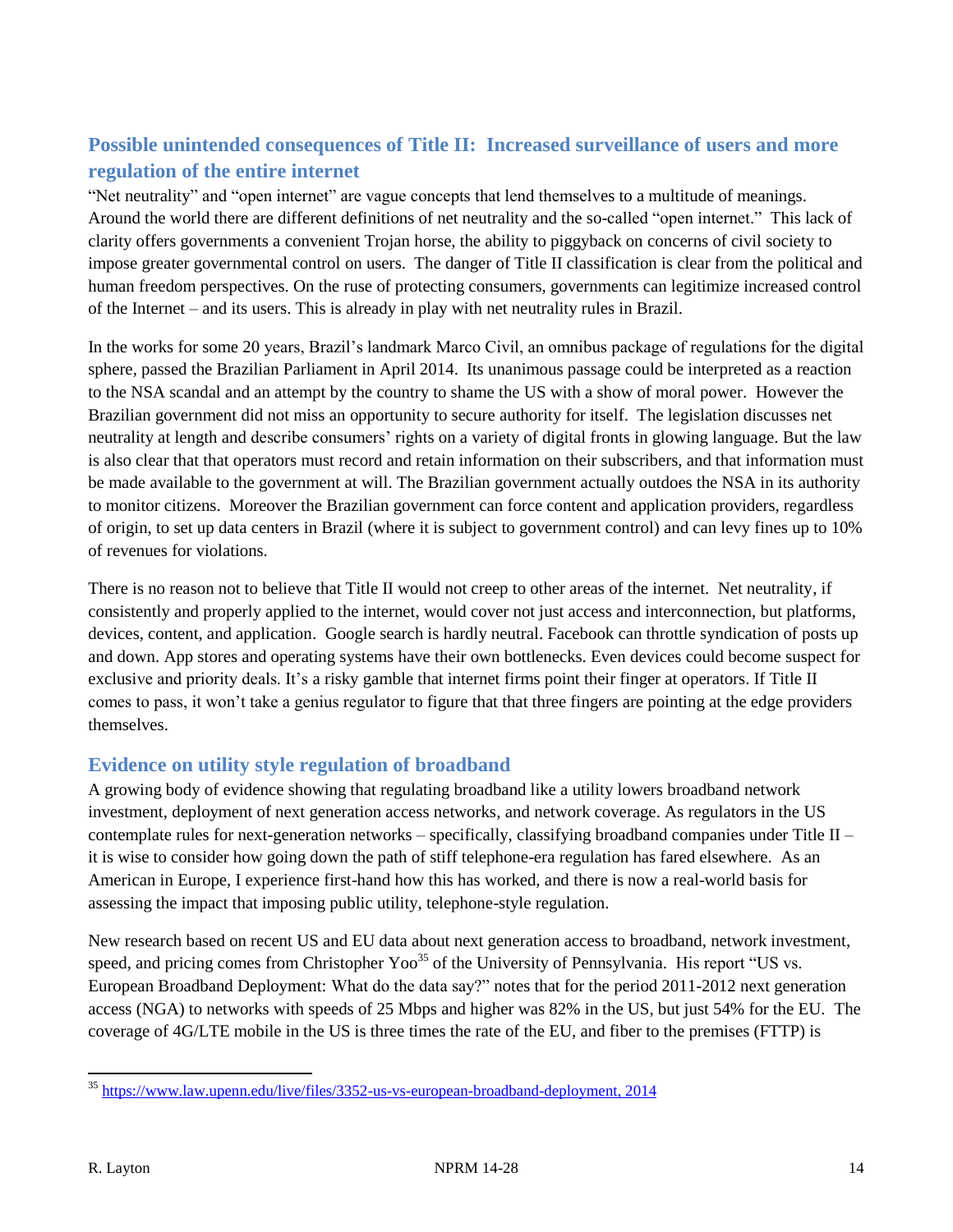nearly double in the US. This is achieved because the US approach incentivizes broadband providers to invest in networks. Private investment in this area amounted to \$562 per household in the US in 2011-2012, but just \$244 in the EU.

Looking more closely at some of the European countries provides even more potent examples. Consider France, Italy and Sweden, countries which made specific decisions about which broadband technologies should be subsidized and regulated like utilities. Yoo observes that these countries,

*… did not face vigorous competition from cable and emphasized FTTP over DSL (Sweden, France, and Italy) and achieved the lowest NGA coverage rates in this study, ranking near the very bottom of the EU, and were particularly weak in rural NGA coverage. The only country of these countries to achieve significant fiber penetration (Sweden) did so through government subsidies that led to public ownership of 40% to 50% of the fiber. Sweden still ranked only 20th of 28 EU states.<sup>36</sup>*

Though Sweden and Denmark are neighbors, their approaches to broadband could not be more different. Denmark's Productivity Commission observed that the government setting broadband goals is at odds with a market-led, technology neutral approach.<sup>37</sup> Indeed how can the government know what kind of broadband consumers will need in 5 years? What if the government's expectation is wrong, and they overshoot the need? Are operators still liable to deliver the required amounts even if consumers don't want it? As such Denmark has largely eschewed subsidies.

Yoo counts Denmark as one of Europe's success stories where next generation access to 73% of the population exceeds the EU rate overall and where broadband investment per-household, \$457, approaches the US level. Moreover Danish broadband investment is almost completely provided by the private sector, and there are extensive FTTP networks. The good news for Denmark, unlike Sweden, is that not a penny was taken from the poor, old, sick, or youth in order to fund broadband.

Indeed as my colleagues at Aalborg University have concluded, 70% of Danish households and business have access to 100 Mbps service, but less than 2% subscribe.<sup>38</sup> The telecom regulator notes that even though broadband is fairly priced at all levels, 80% of subscribers choose a package below 30 Mbps.<sup>39</sup>

A number of others demonstrate the undesirable aspects of utility style regulation including Jeffrey Eisenach<sup>40</sup> and Richard Bennett<sup>41</sup> formerly of the ITIF and now the American Enterprise Institute. A few of the European scholars critical of the European utility style approach to broadband include Chatchai Kongaut, Daniel Schnurr,

 $\overline{a}$ 

<sup>36</sup> Ibid

 $37$  Danish Productivity Commission, Infrastructure Analysis Report 5 (Copenhagen, Denmark, January 2014), [http://produktivitetskommissionen.dk/media/160574/Rapport%205%20-%20Infrastruktur.pdf.](http://produktivitetskommissionen.dk/media/160574/Rapport%205%20-%20Infrastruktur.pdf)

 $38$  Skouby, Knud Erik et al., "Broadband Bandwiths in a 2020 Perspective." 8 May 2013.

http://www.cmi.aau.dk/News/Show+news/broadband-bandwidths-in-a-2020-perspective.cid87641

<sup>&</sup>lt;sup>39</sup> "Broadband Survey 2013," Business Authority, January 21, 2014, http://erhvervsstyrelsen.dk/bredbaandskortlaegning-2013/0/7.

<sup>40</sup> Se[e http://www.gsmamobilewirelessperformance.com/a](http://www.gsmamobilewirelessperformance.com/)nd

http://www.navigant.com/~/media/WWW/Site/Insights/Economics/Navigant-Mobile-Wireless-Canada-FINAL.ashx  $41$  Information Technology & Innovation Foundation, "The Whole Picture: Where America's Broadband Networks Really Stand" (Feb. 12, 2013). http://www.itif.org/publications/whole-picture-where-america-s-broadband-networks-really-stand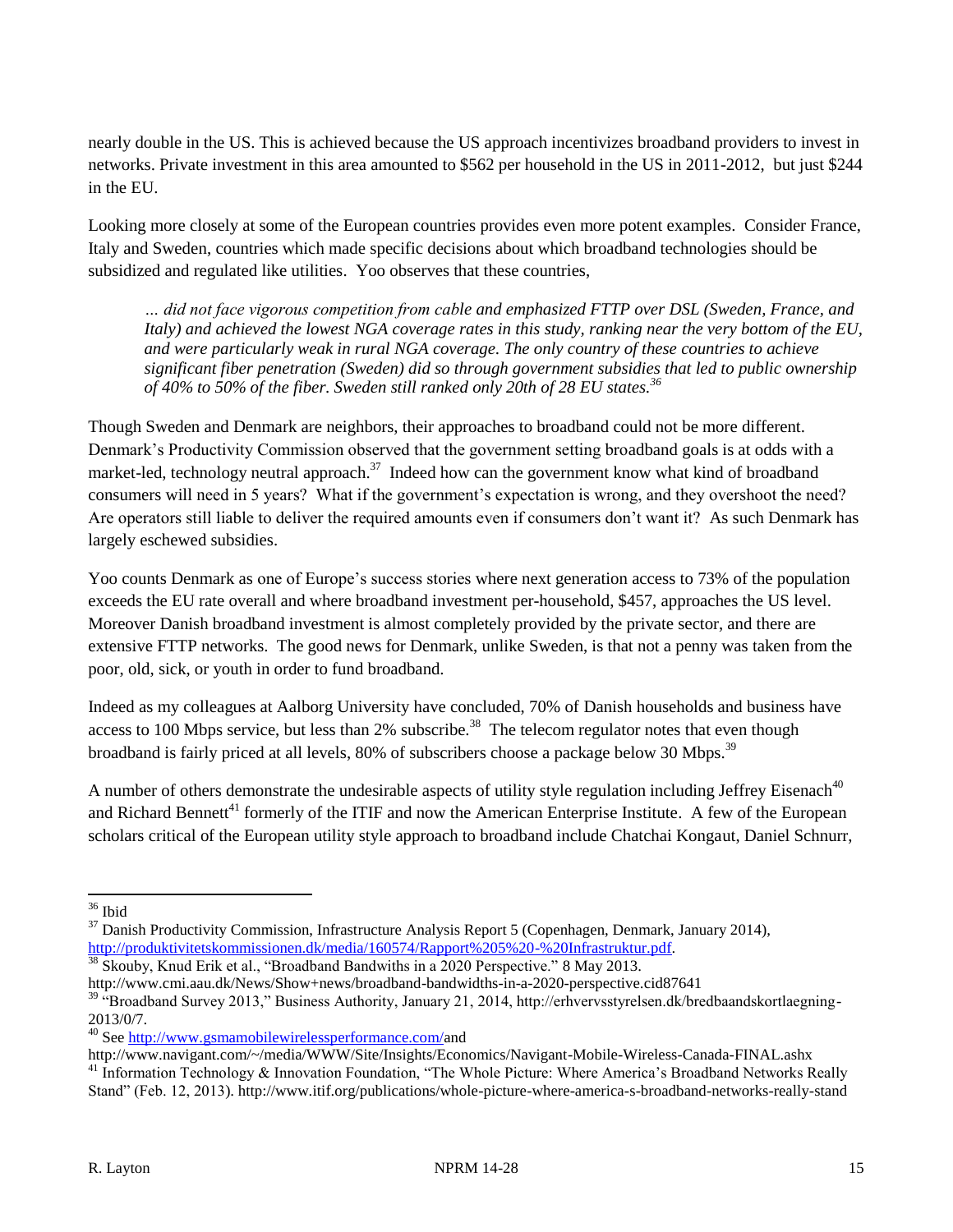Jan Krämer, Julienne Liang, Laure Jaunaux, François Jeanjean, Silvia Elaluf Calderwood, Fernando Herrera Gonzalez, Alain Maton, and Edmond Baranes.

### <span id="page-15-0"></span>**The FCC should refocus on its mission and priorities**

Before going further, it would be wise for the FCC to take stock of its mission and the nation's progress in communications to assess where it can add value. The first two of goals of the FCC are to (1) promote competition, innovation and investment in broadband services and facilities and (2) support the nation's economy by ensuring an appropriate competitive framework for the unfolding of the communications revolution.

It is exploring these goals that is the subject of my forthcoming paper at the 2014 Telecommunications Policy Research Conference (TPRC) titled "Innovation, Investment and Competition in Broadband and the Impact on America's Digital Economy."<sup>42</sup> When it comes to fixed line broadband, the US rates third in intermodal competition after only the Netherlands and Belgium. The Information Technology & Innovation Foundation compiled this statistic<sup>43</sup> using 2013 data on cable and DSL from the OECD. However if fiber to the premises (FTTP) is included, the the US may be higher, as it has a greater FTTP availability than the other two countries.<sup>44</sup> As the National Broadband Map reports, 97% of American households have at least two providers for fixed broadband, and more than half of all Americans have three or more fixed providers.<sup>45</sup>

As wireless technologies compete with wireline, this statistic can be further even refined. The National Broadband Map of 2013 reports that 94% of Americans have access to 4G/LTE mobile networks; in 2014 this number is more realistically 97%.<sup>46</sup> The FCC itself reports that 82% of Americans had a choice of 4 mobile broadband providers.<sup>47</sup>

However in dynamic markets such as broadband internet, it is not the number of competitors that create competition, but the level of technology. The fact that Americans can obtain communication and information services from a multitude of third party over the top (OTT) providers also speaks to competition. American companies are the global leaders in this regard, whether Microsoft's Skype for voice over internet protocol (accounting for about one-third of the world's long distance),  $48$  WhatsApp (owned by Facebook, the world's largest communication platform with 1.3 billion users)<sup>49</sup>, or Netflix, the leading OTT provider of video with 48 million customers worldwide.<sup>50</sup>

l <sup>42</sup> Supra

<sup>43</sup> Supra

<sup>44</sup> Supra

<sup>&</sup>lt;sup>45</sup> "Analyze > Summarize > Nationwide," National Broadband Map, June 30, 2013,

http://www.broadbandmap.gov/summarize/nationwide.

<sup>&</sup>lt;sup>46</sup>See "Overview," Verizon, News Center: LTE Information Center, accessed June 12, 2014,

http://www.verizonwireless.com/news/LTE/Overview.html.

<sup>&</sup>lt;sup>47</sup> Federal Communications Commission, "16th Mobile Wireless Competition Report" (Mar. 21, 2013).

<sup>48</sup> *Skype Traffic Continues to Thrive* (Telegeography, January 14, 2014), http://www.telegeography.com/press/press-

releases/2014/01/15/skype-traffic-continues-to-thrive/index.html.

<sup>&</sup>lt;sup>49</sup> "Facebook to Acquire WhatsApp | Facebook Newsroom," February 19, 2014,

http://newsroom.fb.com/news/2014/02/facebook-to-acquire-whatsapp/. <sup>50</sup> [http://files.shareholder.com/downloads/NFLX/2273280957x0x765951/15967dd2-d0e5-4a08-bfb5-](http://files.shareholder.com/downloads/NFLX/2273280957x0x765951/15967dd2-d0e5-4a08-bfb5-42d6e1739a2b/Netflix_2Q14_Conference_Call_Announcement.pdf) [42d6e1739a2b/Netflix\\_2Q14\\_Conference\\_Call\\_Announcement.pdf](http://files.shareholder.com/downloads/NFLX/2273280957x0x765951/15967dd2-d0e5-4a08-bfb5-42d6e1739a2b/Netflix_2Q14_Conference_Call_Announcement.pdf)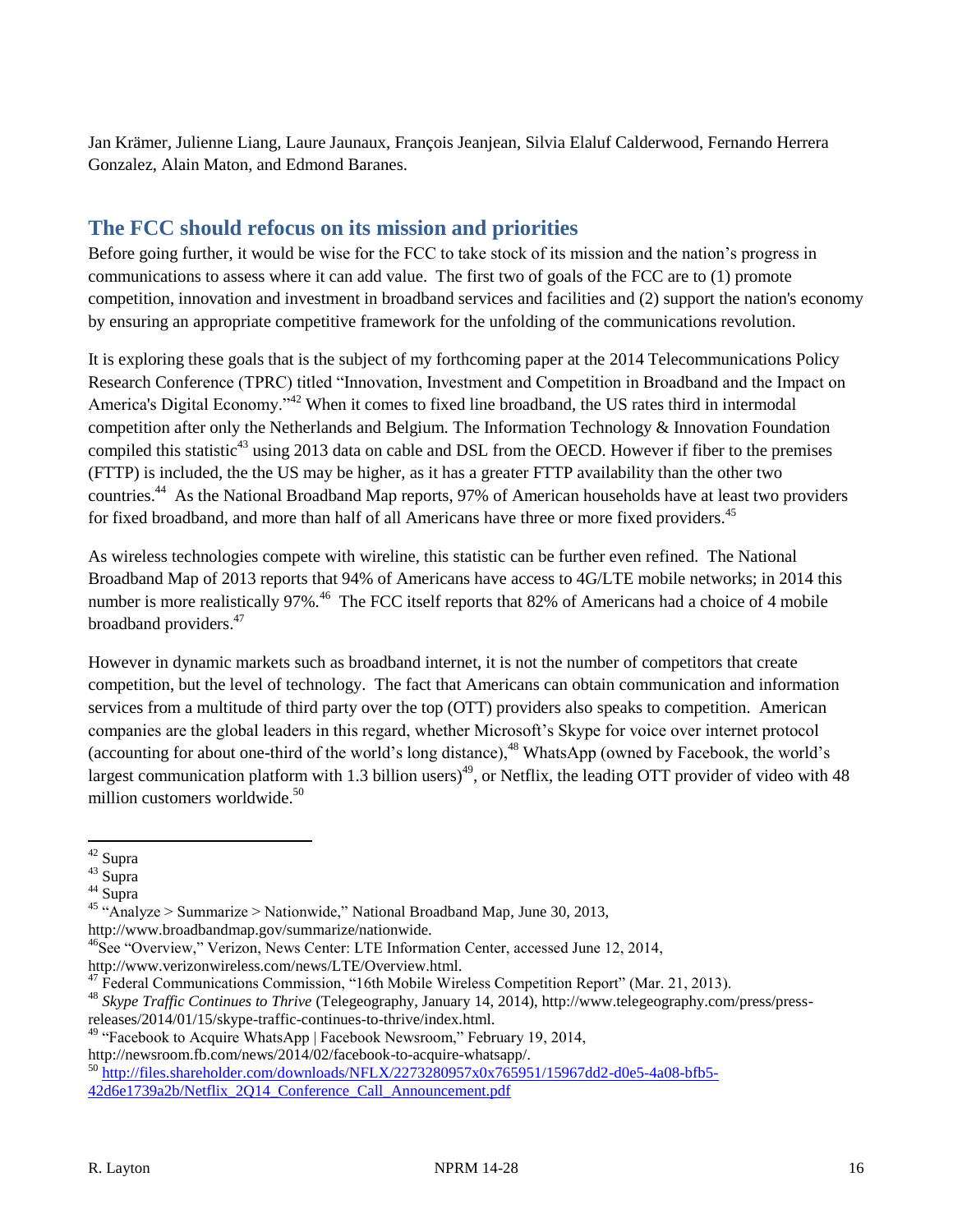In the discussion of internet innovation, most tend to focus on innovation with applications, particularly with marketing and platforms such as Google, Apple, and so on, but significant innovation occurs within networks and related technologies. My paper details the many network innovations of DSL, cable, FTTP, mobile, wifi, and satellite in delivering broadband and increasing speed and capacity, along with content delivery networks, high efficiency video coding, and multicasting for video.

Such innovation in broadband networks would not be possible without significant private investment. The United States is a global leader in investment in broadband networks. This is evident in the pure amount of investment, as well as the per capita investment rate. Furthermore, a high investment across a range of technologies has been sustained over a long period of time.

While broadband investment can be cyclical, with periods of higher or lower spending, the United States has been a pacesetter, investing some \$1.2 trillion since 1996<sup>51</sup> to build and upgrade wired and wireless networks, lay thousands of miles of fiber-optic cable (more than the whole EU combined),  $52$  erect cell towers, and increase capacity to meet consumer demands. Average annual investment is some \$60 billion per year, and the 2013 tally was close to \$75 billion.<sup>53</sup>

Ultimately adoption of broadband is the most important measure. It is not just the networks in themselves that have value, but the human productivity and transformation achieved through information that matters. In that respect the growth<sup>54</sup> from 3% to 72% of Americans who have adopted the internet between 2000 and 2013 is tremendous. In fact the Pew Research Center's study on Internet and American Life put adoption rates even higher: 86 percent of all adults go online and 95 percent of teens.<sup>55</sup> Moreover some 11 million jobs are related to broadband, about 9% of the American workforce.<sup>56</sup> Forrester Research predicts that by 2016, 43% of American workers will telecommute.<sup>57</sup> If America's networks were not up to speed, available and accessible, there is no way these advancements could have occurred.

One other important measure of the success of America's communications networks is the development of digital exports. In July 2013, the United States International Trade Commission reported for the first time on digital trade (It was primarily interested in trade of physical goods and services heretofore.). The report, "Digital Trade in the U.S. and Global Economies, Part 1,"<sup>58</sup> estimates the digital export sector to be \$356.1 billion in

<sup>&</sup>lt;sup>51</sup> "America's Internet Leadership | NCTA," National Cable and Telecommunications Association, accessed January 21, 2014, http://www.ncta.com/positions/americas-Internet-leadership.

<sup>&</sup>lt;sup>52</sup> "CRU Monitor: Optical Fibre and Fibre Optic Cable," CRU International Ltd., September 2012, http://www.crugroup.com.

<sup>&</sup>lt;sup>53</sup> "Infonetics Research | Telecommunications Market Research | Telecom Market Analysis."

<sup>54</sup> Pew Research Center, Internet & American Life Project, "Trend Data (Adults)," http://pewinternet.org/Trend-Data- (Adults)/Online-Activites-Total.aspx and National Telecommunications and Information Administration, "Household Broadband Adoption Climbs to 72.4 Percent," http://www.ntia.doc.gov/blog/2013/household-broadband-adoption-climbs-724-percent.

<sup>55</sup> Mary Madden et al., "Teens and Technology 2013—Main Findings," Pew Research Center, March 13, 2013, http://www.pewinternet.org/2013/03/13/main-findings-5/.

<sup>56</sup> USTelecom, "Broadband Industry Stats," "Jobs," http://www.ustelecom.org/broadband-industry/broadband-industrystats/jobs

 $^{57}$  http://www.forrester.com/US+Telecommuting+Forecast+2009+To+2016/fulltext/-/E-

RES46635?isTurnHighlighting=false&highlightTerm=Telecommuting&al=0

<sup>58</sup> "Digital Trade in the U.S. and Global," 4–1.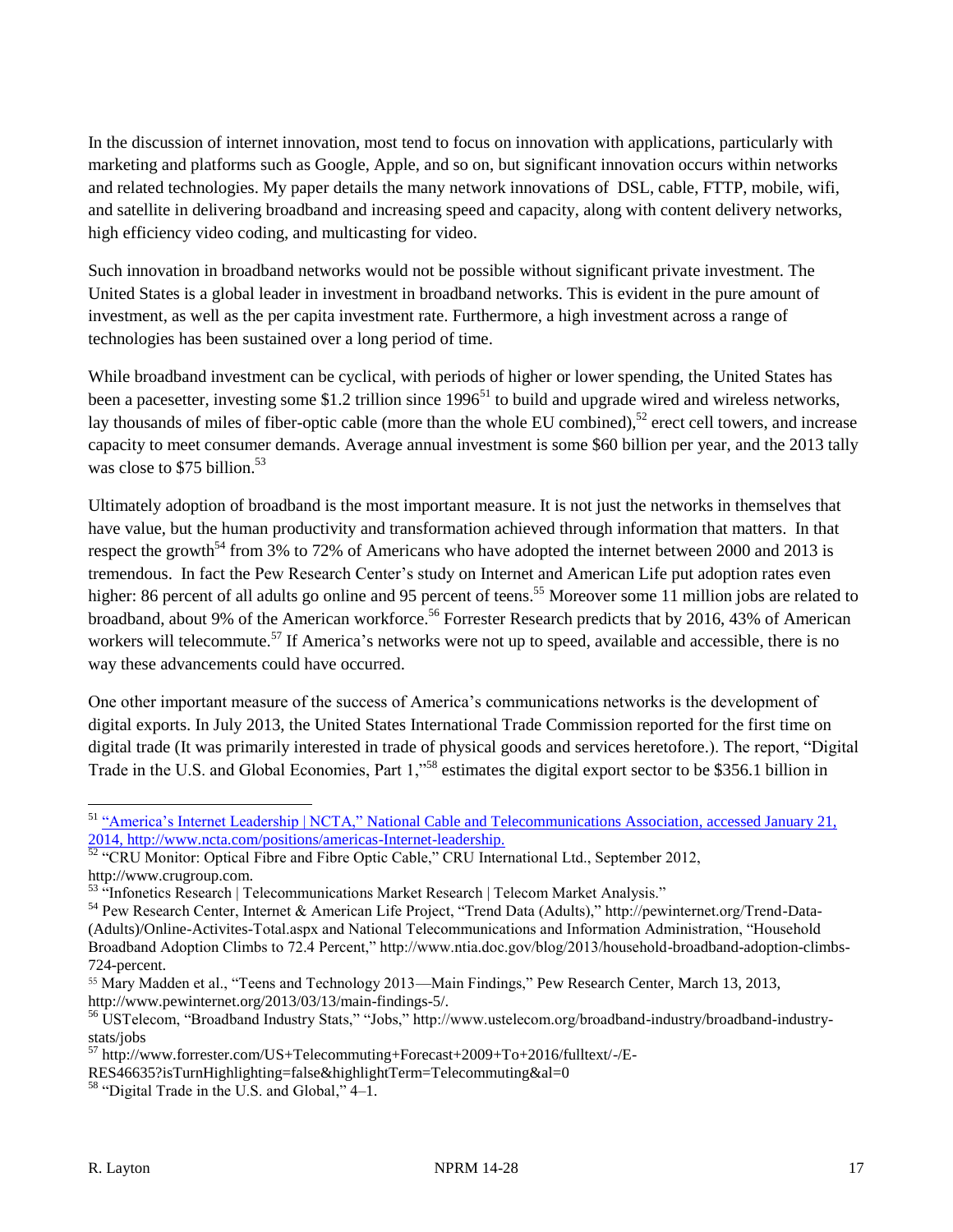2011, up from \$282.1 in 2007, making it America's third-largest category of exports after industrial supplies and capital goods.<sup>59</sup> It is interesting that this sector of the economy grew by 26 percent during a period when the overall economy has been in recession. The USITC asserts, "Digital trade has been made possible by the widespread availability of broadband."<sup>60</sup>

# <span id="page-17-0"></span>**Alternative models for managing net neutrality: multi-stakeholder dialogue and transition to the Federal Trade Commission**

The Nordic countries of Denmark, Sweden and Norway manage net neutrality through multi-stakeholder dialogue.<sup>61</sup> Norway's model for net neutrality, established in February 2009, is the longest running regime for net neutrality it the world. No violations of net neutrality have been documented under the model. The Swedish regulator observed at a recent event that the model is working and that broadband providers are actually becoming more transparent. Furthermore it has not found the current EU proposal to be an improvement over the status quo.<sup>62</sup> The Danish model was actually proposed by telecom operators and is driven by the country's telecom industry association with participation by the regulator, applications providers, and consumers.<sup>63</sup>

The Nordic model preserves a role for the regulator to frame the discussion while at the same time encouraging meaningful dialogue between operators, content/application providers, and consumers. In this way, the regulator is less of a policeman and more of a mediator. The multi-stakeholder model is not specific to Nordic countries however, and is already employed for a range of internet governance issues where many parties want to maintain sovereignty.

It should be noted that the FCC has experience with this approach to net neutrality through its Open Internet Advisory Committee.<sup>64</sup> The committee consisted of some 30 delegates, including leading experts such as MIT's David Clark and Harvard's Jonathan Zittrain, along with a range of commercial, academic, and civil society representatives. In stark contrast to sensational protests, the OAIC provided a serious, collaborative, inclusive, and productive discussion on net neutrality.

The multi-stakeholder governance model is preferable to legislation for a variety of reasons. It makes little sense to create laws on the Internet if they can't be internationally harmonized. Because they inherently pick winners and losers, laws create an incentive for litigation. Thus net neutrality can never be secure; it will always be challenged by the damaged parties.

The beauty of the multi-stakeholder process is that it is inclusive and flexible. It is true that a multi-stakeholder model requires effort and participation, but it is less costly for society on the whole. Not only does society avoid regulatory errors, which impose costs on everyone, but a non-legislative approach also avoids the burdensome

l

<sup>&</sup>lt;sup>59</sup> "U.S. International Trade in Goods and Services," US Census Bureau, US Bureau of Economic Analysis, June 4, 2013, http://www.census.gov/foreign-trade/Press-Release/2012pr/final\_revisions/final.pdf.

 $60$  "Digital Trade in the U.S. and Global," 1–9.

<sup>61</sup> http://www.techpolicydaily.com/communications/comes-net-neutrality-nordic-model-best-approach/

<sup>&</sup>lt;sup>62</sup> http://www.v<u>ieuws.eu/etno/etno-etno-mlex-summit-2014-interview-with-ola-bergstrom-director-for-international-affairs-</u> [swedish-post-and-telecom-authority-pts/](http://www.vieuws.eu/etno/etno-etno-mlex-summit-2014-interview-with-ola-bergstrom-director-for-international-affairs-swedish-post-and-telecom-authority-pts/)

 $\frac{63 \text{ http://www.teleindu.dk/branchesamarbejde/netneutralitet/}}{63 \text{ http://www.teleindu.dk/branchesamarbejde/netneutralitet/}}$  $\frac{63 \text{ http://www.teleindu.dk/branchesamarbejde/netneutralitet/}}{63 \text{ http://www.teleindu.dk/branchesamarbejde/netneutralitet/}}$  $\frac{63 \text{ http://www.teleindu.dk/branchesamarbejde/netneutralitet/}}{63 \text{ http://www.teleindu.dk/branchesamarbejde/netneutralitet/}}$ 

<sup>64</sup> http://www.fcc.gov/encyclopedia/open-internet-advisory-committee